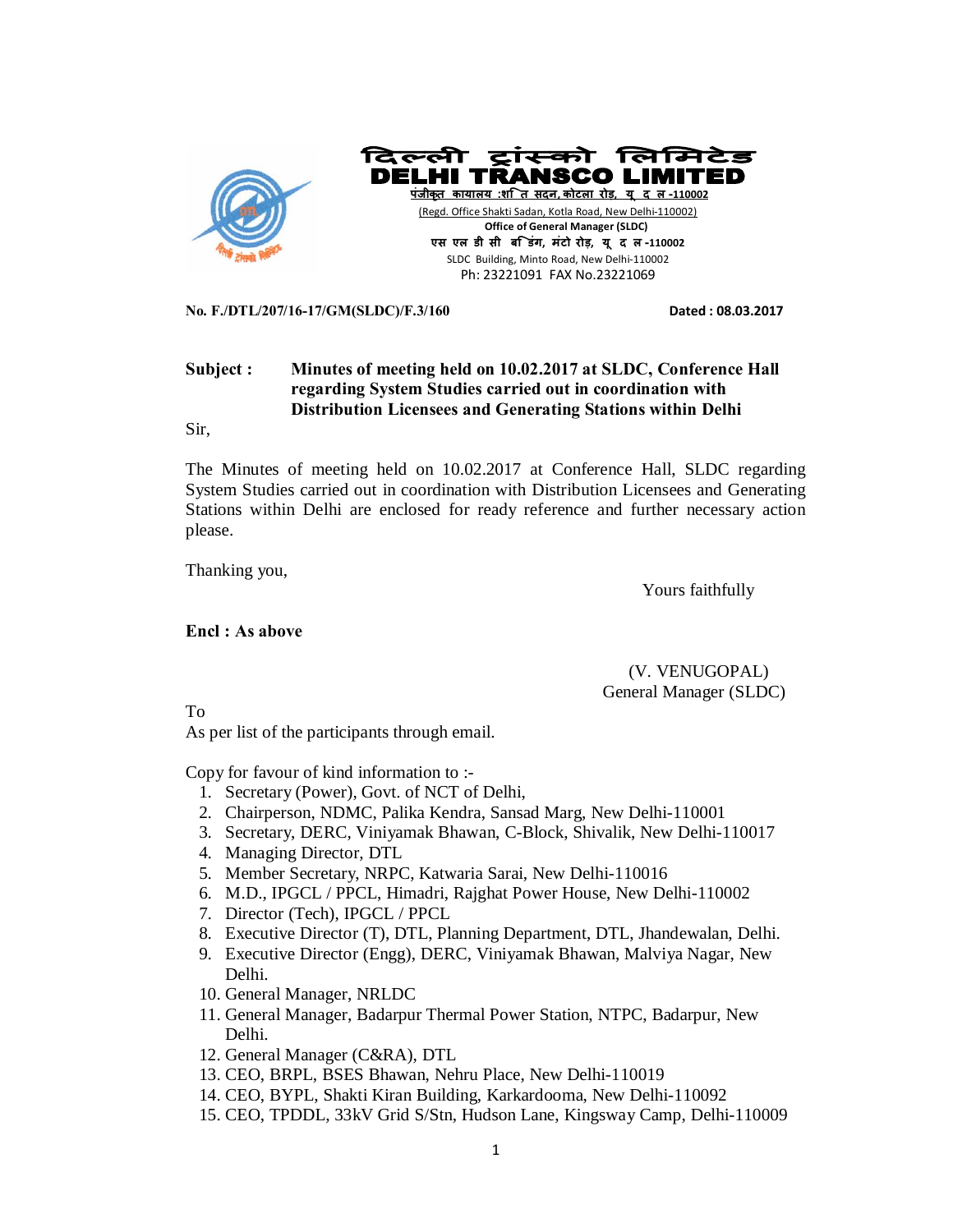- 16. Chief Engineer (Electrical)-I, NDMC
- 17. Director (Power), NDMC, Room No. 5016, 5th Floor, Palika Kendra, Sansad Marg, New Delhi.
- 18. Chief Engineer, Delhi Zone,(CEDZ), MES, Delhi Cantt, New Delhi-110010
- 19. Addl. Secretary (Power), Govt. of NCT of Delhi, Delhi Secretariat, New Delhi.
- 20. Dy.G.M.(System Operation), SLDC
- 21. Dy. G.M. (SCADA), SLDC
- 22. Manager (System Operation)-Shift, SLDC
- 23. Manager (System Operation), SLDC
- 24. Manager (Energy Accounting), SLDC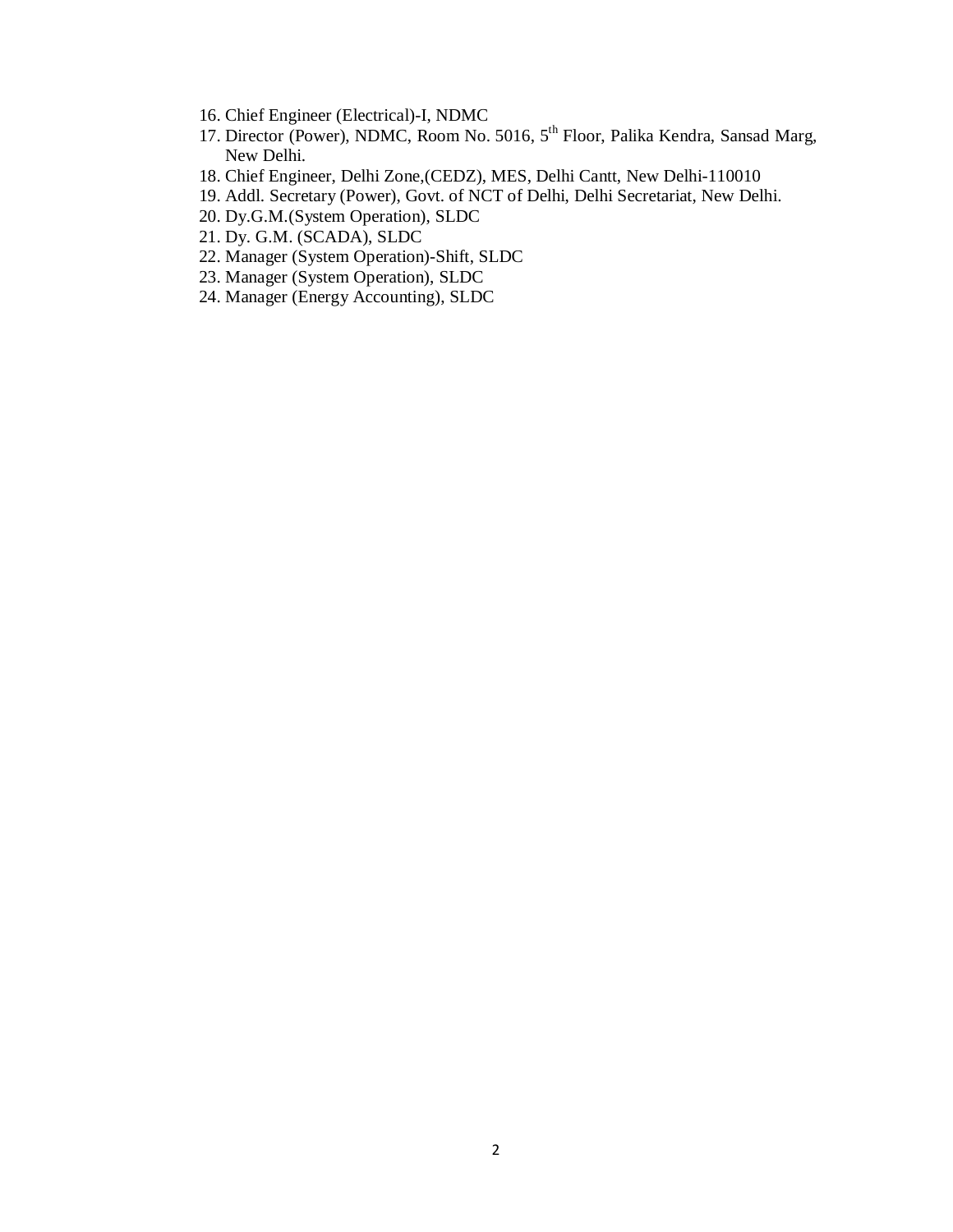

### **DELHI TRANSCO LTD.** (Regd. Office : Shakti Sadan, Kotla Road, New Delhi 110002) **[Office of General Manager (SLDC)]** SLDC Building, Minto Road, New Delhi ó 110 002 Phone No.23221091, Fax 23221012, 23221059

### **Subject : Summary of record of discussions in the meetings held in SLDC on 10.02.17 at SLDC, Conference Hall regarding System Studies carried out in coordination with Distribution Licensees and Generating Stations within Delhi**

Secretary (Power) has taken meetings with regard to transmission constraints at various Distribution Licensees areas on 12.01.2017, 16.01.2017 & 17.01.2017 for BRPL, BYPL and TPDDL respectively.

During the meetings it was informed that following transmission elements are likely to be commissioned/already been commissioned since last summer :

- (i) 220KV Harsh Vihar- Preet Vihar 6 Patparganj 1200 mm<sup>2</sup> D/C cable line 6 Already commissioned on 23.12.2016
- (ii) LILO of 220KV one circuit between 220KV Sarita Vihar and Pragati at  $400$ KV Maharani Bagh likely to be commissioned by  $15<sup>th</sup>$  March, 2017.
- (iii) One additional '220/33Kv Power Transformer at Peeragarhi likely to be commissioned on 30<sup>th</sup> June, 2017.
- $(iv)$  One additional 100MVA Transformer at Masjid Modh  $\acute{o}$  Likely to be commissioned by 30.06.2017.
- (v) One additional Transformer alongwith 220KV GIS at Lodhi Road 6 Likely to be commissioned by 31.05.2017.
- (vi) 220KV LILO of one circuit between Naraina and Bamnauli at Pappankala-I – Likely to be commissioned by 30.06.2017.
- 3 It was emphasized in the meeting that a System Study be carried out considering the augmentation work already carried out / being carried out before Summer 2017 and taking the inputs from Distribution Licensees and Generating Stations operating in Delhi.
- 4 Accordingly, a meeting was convened in SLDC to carry out the study on 10.02.2017 at 03.00PM.
- 5 Executive Director (Planning) chaired the Meeting. The List of participants is enclosed as Annexure.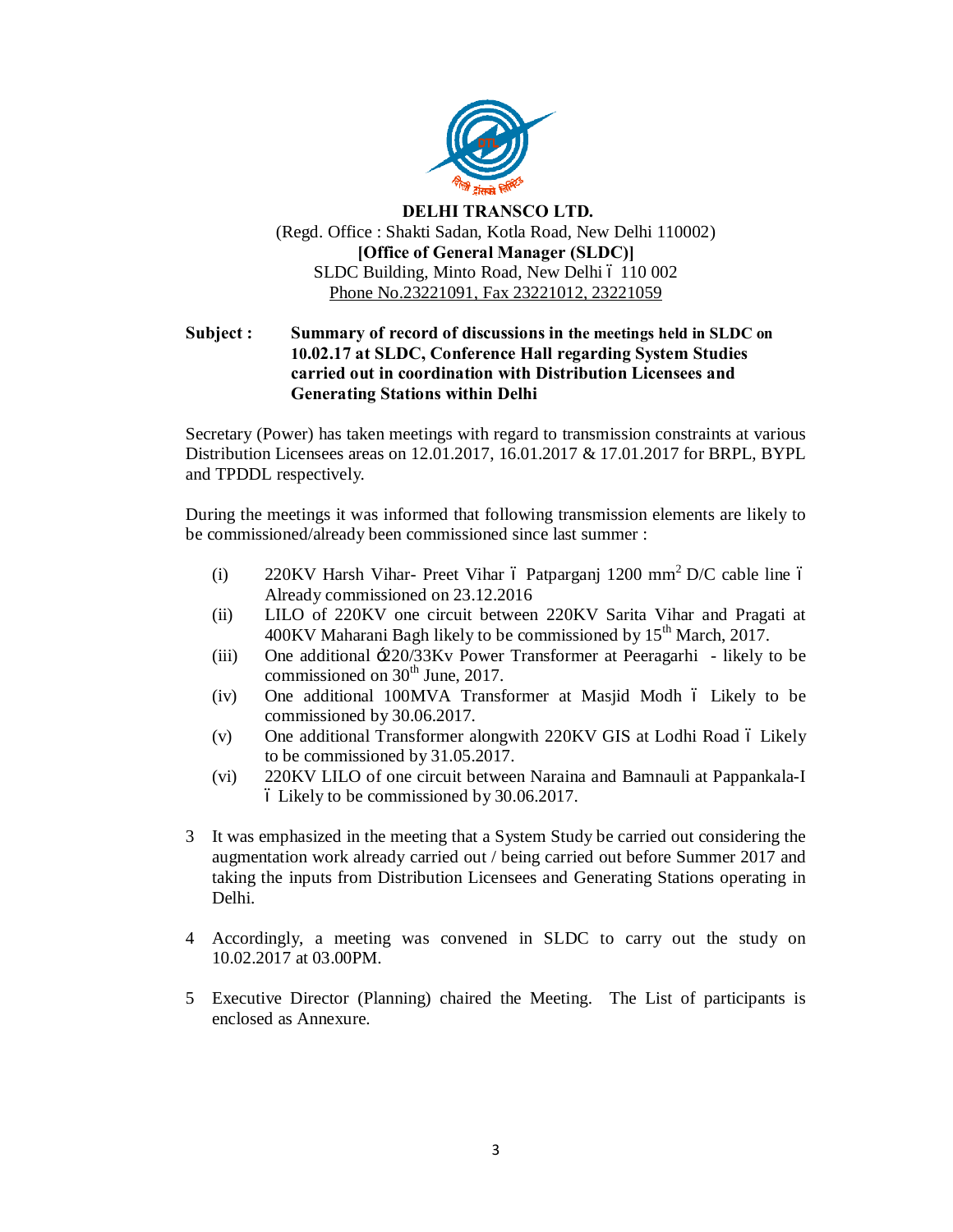# **6 Facts considered**

a) Generation within Delhi.

| Name of the 1 | Generation at the | Generation  | Variable charges in Rs./Unit     |
|---------------|-------------------|-------------|----------------------------------|
| station       | time of 6261MW    | assumed for | during<br>last<br>year<br>summer |
|               | on 01.07.2016     | 6600MW      | period                           |
| <b>GT</b>     | 163               | 78          | 3.83                             |
| Pragati       | 292               | 275         | 3.36                             |
| <b>BTPS</b>   | 356               | 320         | 3.56                             |
| Bawana        | 304               | 300         | 2.67                             |
| <b>TOWMCL</b> | 16                | 16          | 2.69 composite                   |
| Bawana        |                   | 18          | 7.03<br>composite                |
| <b>WTE</b>    |                   |             | (commissioned on 28.02.17)       |
| Total         | 1131              | 1007        |                                  |

b) Load duration profile during April 2016 to September 2016.

# **April 2016**

| <b>LOAD</b><br><b>REMAINED</b><br><b>ABOVE IN MW</b> | <b>DURATION</b><br><b>IN HOURS</b> | (%) OF TIME | <b>LOAD</b><br><b>REMAINED</b><br><b>ABOVE IN</b><br><b>MW</b> | <b>DURATION IN</b><br><b>HOURS</b> | $(%)$ OF TIME |
|------------------------------------------------------|------------------------------------|-------------|----------------------------------------------------------------|------------------------------------|---------------|
| 4700                                                 | 1.00                               | 0.14        | 3400                                                           | 466.25                             | 64.76         |
| 4600                                                 | 7.00                               | 0.97        | 3300                                                           | 510.75                             | 70.94         |
| 4500                                                 | 13.75                              | 1.91        | 3200                                                           | 551.25                             | 76.56         |
| 4400                                                 | 28.00                              | 3.89        | 3100                                                           | 593.50                             | 82.43         |
| 4300                                                 | 45.50                              | 6.32        | 3000                                                           | 628.75                             | 87.33         |
| 4200                                                 | 82.75                              | 11.49       | 2900                                                           | 661.25                             | 91.84         |
| 4100                                                 | 122.25                             | 16.98       | 2800                                                           | 682.25                             | 94.76         |
| 4000                                                 | 159.00                             | 22.08       | 2700                                                           | 704.25                             | 97.81         |
| 3900                                                 | 201.25                             | 27.95       | 2600                                                           | 708.00                             | 98.33         |
| 3800                                                 | 251.50                             | 34.93       | 2500                                                           | 712.50                             | 98.96         |
| 3700                                                 | 307.75                             | 42.74       | 2400                                                           | 716.25                             | 99.48         |
| 3600                                                 | 362.50                             | 50.35       | 2300                                                           | 718.25                             | 99.76         |
| 3500                                                 | 416.00                             | 57.78       | 2200                                                           | 720.00                             | 100.00        |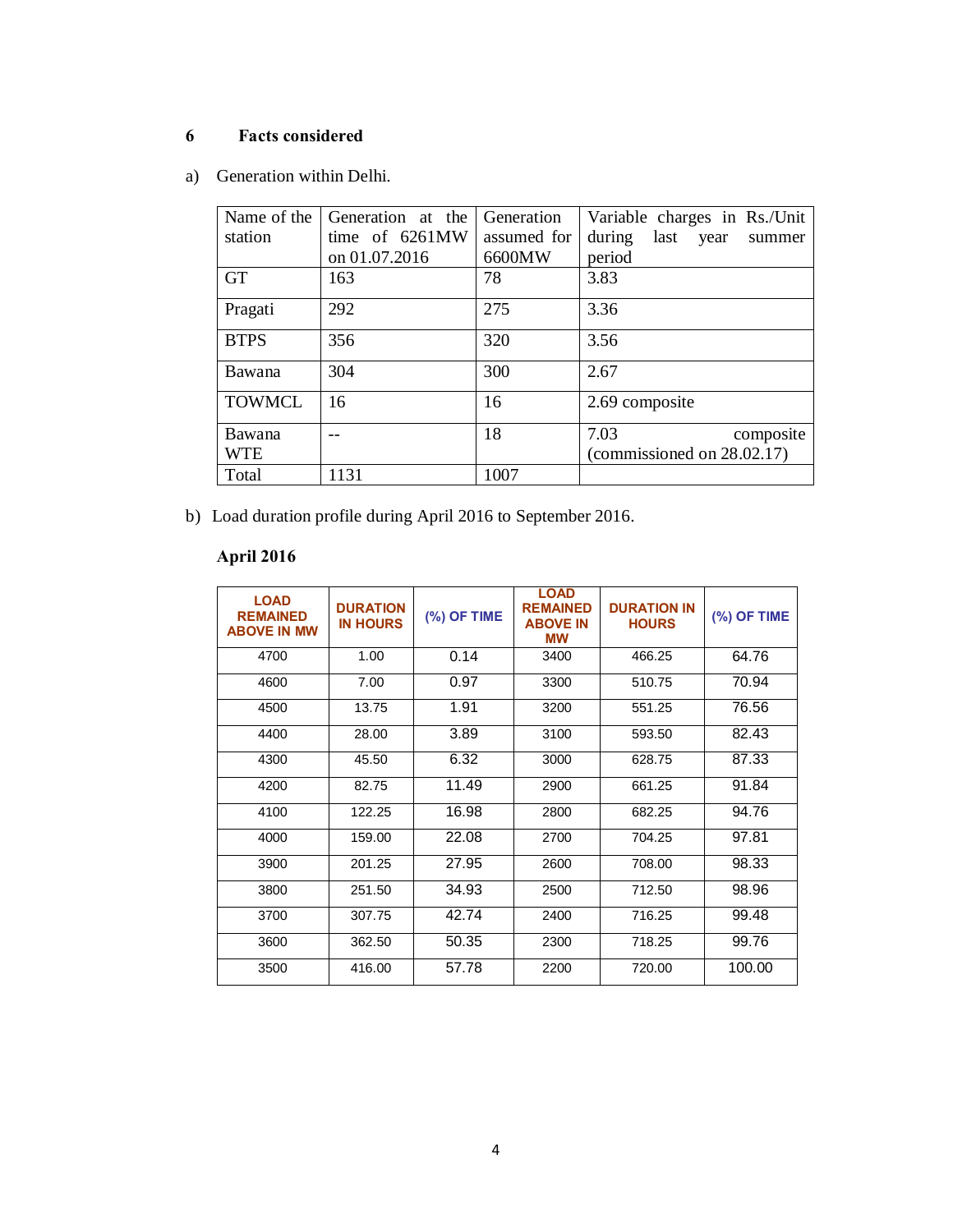# **May 2016**

| <b>LOAD</b><br><b>REMAINED</b><br><b>ABOVE IN MW</b> | <b>DURATION</b><br><b>IN HOURS</b> | (%) OF TIME | <b>LOAD</b><br><b>REMAINED</b><br><b>ABOVE IN</b><br><b>MW</b> | <b>DURATION IN</b><br><b>HOURS</b> | (%) OF TIME |
|------------------------------------------------------|------------------------------------|-------------|----------------------------------------------------------------|------------------------------------|-------------|
| 6000                                                 | 2.25                               | 0.30        | 4500                                                           | 328.50                             | 44.15       |
| 5900                                                 | 5.00                               | 0.67        | 4400                                                           | 375.50                             | 50.47       |
| 5800                                                 | 8.25                               | 1.11        | 4300                                                           | 417.00                             | 56.05       |
| 5700                                                 | 12.00                              | 1.61        | 4200                                                           | 457.00                             | 61.42       |
| 5600                                                 | 19.50                              | 2.62        | 4100                                                           | 497.25                             | 66.83       |
| 5500                                                 | 30.25                              | 4.07        | 4000                                                           | 534.00                             | 71.77       |
| 5400                                                 | 44.50                              | 5.98        | 3900                                                           | 565.00                             | 75.94       |
| 5300                                                 | 63.25                              | 8.50        | 3800                                                           | 599.50                             | 80.58       |
| 5200                                                 | 86.75                              | 11.66       | 3700                                                           | 631.00                             | 84.81       |
| 5100                                                 | 110.50                             | 14.85       | 3600                                                           | 660.25                             | 88.74       |
| 5000                                                 | 135.50                             | 18.21       | 3500                                                           | 680.50                             | 91.47       |
| 4900                                                 | 166.75                             | 22.41       | 3400                                                           | 698.75                             | 93.92       |
| 4800                                                 | 199.75                             | 26.85       | 3300                                                           | 714.00                             | 95.97       |
| 4700                                                 | 243.25                             | 32.69       | 3200                                                           | 733.00                             | 98.52       |
| 4600                                                 | 285.50                             | 38.37       | 3100                                                           | 739.75                             | 99.43       |
|                                                      |                                    |             | 3000                                                           | 744.00                             | 100.00      |

# **June 2016**

| <b>LOAD</b><br><b>REMAINED</b><br><b>ABOVE IN MW</b> | <b>DURATION</b><br><b>IN HOURS</b> | $(\%)$ OF<br>TIME | LOAD<br><b>REMAINED</b><br>ABOVE IN MW | <b>DURATION</b><br>IN HOURS | (%) OF<br>TIME |
|------------------------------------------------------|------------------------------------|-------------------|----------------------------------------|-----------------------------|----------------|
| Above 3300                                           | 720.00                             | 100%              | Above 2900                             | 720.00                      | 100%           |
| Above 3800                                           | 688.75                             | 95.66%            | Above 3500                             | 673.56                      | 93.55%         |
| Above 4300                                           | 579.24                             | 80.45%            | Above 4100                             | 485.35                      | 67.41%         |
| Above 4800                                           | 397.22                             | 55.17%            | Above 4700                             | 245.81                      | 34.14%         |
| Above 5300                                           | 167.76                             | 23.30%            | Above 5300                             | 52.49                       | 7.29%          |
| Above 5800                                           | 20.02                              | 2.78%             | Above 5800                             | 4.61                        | 0.64%          |
| Above 6000                                           | 4.54                               | 0.63%             | Above 6000                             | 1.73                        | 0.24%          |
| Above 6200                                           | 0.50                               | $0.07\%$          |                                        |                             |                |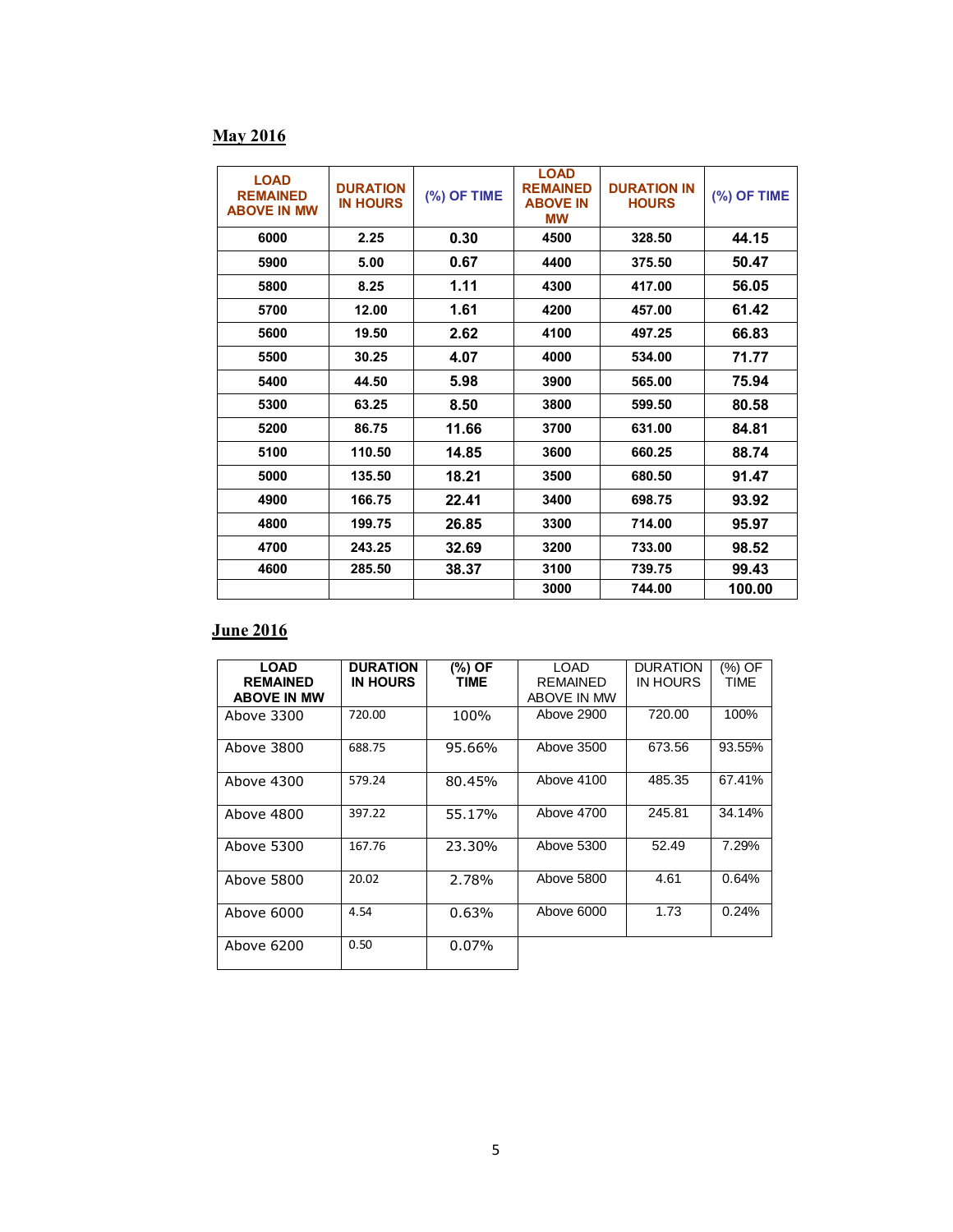# **August 2016**

| <b>LOAD</b><br><b>REMAINED</b><br><b>ABOVE IN</b><br>МW | <b>DURATION</b><br><b>IN HOURS</b> | (%) OF<br><b>TIME</b> | <b>LOAD</b><br><b>REMAINED</b><br><b>ABOVE IN</b><br>МW | <b>DURATION</b><br><b>IN HOURS</b> | $(\%)$<br><b>OF</b><br><b>TIME</b> |
|---------------------------------------------------------|------------------------------------|-----------------------|---------------------------------------------------------|------------------------------------|------------------------------------|
| 5600                                                    | 1.00                               | 0.13                  | 4200                                                    | 437.25                             | 58.77                              |
| 5500                                                    | 2.25                               | 0.30                  | 4100                                                    | 471.00                             | 63.31                              |
| 5400                                                    | 6.00                               | 0.81                  | 4000                                                    | 509.25                             | 68.45                              |
| 5300                                                    | 12.25                              | 1.65                  | 3900                                                    | 545.25                             | 73.29                              |
| 5200                                                    | 22.50                              | 3.02                  | 3800                                                    | 580.00                             | 77.96                              |
| 5100                                                    | 41.00                              | 5.51                  | 3700                                                    | 614.25                             | 82.56                              |
| 5000                                                    | 62.50                              | 8.40                  | 3600                                                    | 656.00                             | 88.17                              |
| 4900                                                    | 87.75                              | 11.79                 | 3500                                                    | 686.50                             | 92.27                              |
| 4800                                                    | 118.25                             | 15.89                 | 3400                                                    | 710.00                             | 95.43                              |
| 4700                                                    | 167.50                             | 22.51                 | 3300                                                    | 727.50                             | 97.78                              |
| 4600                                                    | 218.00                             | 29.30                 | 3200                                                    | 735.75                             | 98.89                              |
| 4500                                                    | 274.50                             | 36.90                 | 3100                                                    | 741.00                             | 99.60                              |
| 4400                                                    | 331.50                             | 44.56                 | 3000                                                    | 742.50                             | 99.80                              |
| 4300                                                    | 388.50                             | 52.22                 | 2900                                                    | 744.00                             | 100.00                             |

# **Sept 2016**

| <b>LOAD</b><br><b>REMAINED</b><br><b>ABOVE IN</b><br>МW | <b>DURATION</b><br><b>IN HOURS</b> | (%) OF<br>TIME | <b>LOAD</b><br><b>REMAINED</b><br><b>ABOVE IN</b><br><b>MW</b> | <b>DURATION</b><br><b>IN HOURS</b> | (%) OF<br><b>TIME</b> |
|---------------------------------------------------------|------------------------------------|----------------|----------------------------------------------------------------|------------------------------------|-----------------------|
| 5200                                                    | 2.50                               | 0.35           | 4100                                                           | 469.75                             | 65.24                 |
| 5100                                                    | 8.00                               | 1.11           | 4000                                                           | 501.00                             | 69.58                 |
| 5000                                                    | 21.25                              | 2.95           | 3900                                                           | 534.75                             | 74.27                 |
| 4900                                                    | 56.25                              | 7.81           | 3800                                                           | 569.75                             | 79.13                 |
| 4800                                                    | 101.00                             | 14.03          | 3700                                                           | 610.75                             | 84.83                 |
| 4700                                                    | 157.25                             | 21.84          | 3600                                                           | 640.50                             | 88.96                 |
| 4600                                                    | 229.25                             | 31.84          | 3500                                                           | 673.25                             | 93.51                 |
| 4500                                                    | 295.00                             | 40.97          | 3400                                                           | 696.75                             | 96.77                 |
| 4400                                                    | 351.25                             | 48.78          | 3300                                                           | 707.75                             | 98.30                 |
| 4300                                                    | 393.75                             | 54.69          | 3200                                                           | 717.00                             | 99.58                 |
| 4200                                                    | 436.00                             | 60.56          | 3100                                                           | 720.00                             | 100.00                |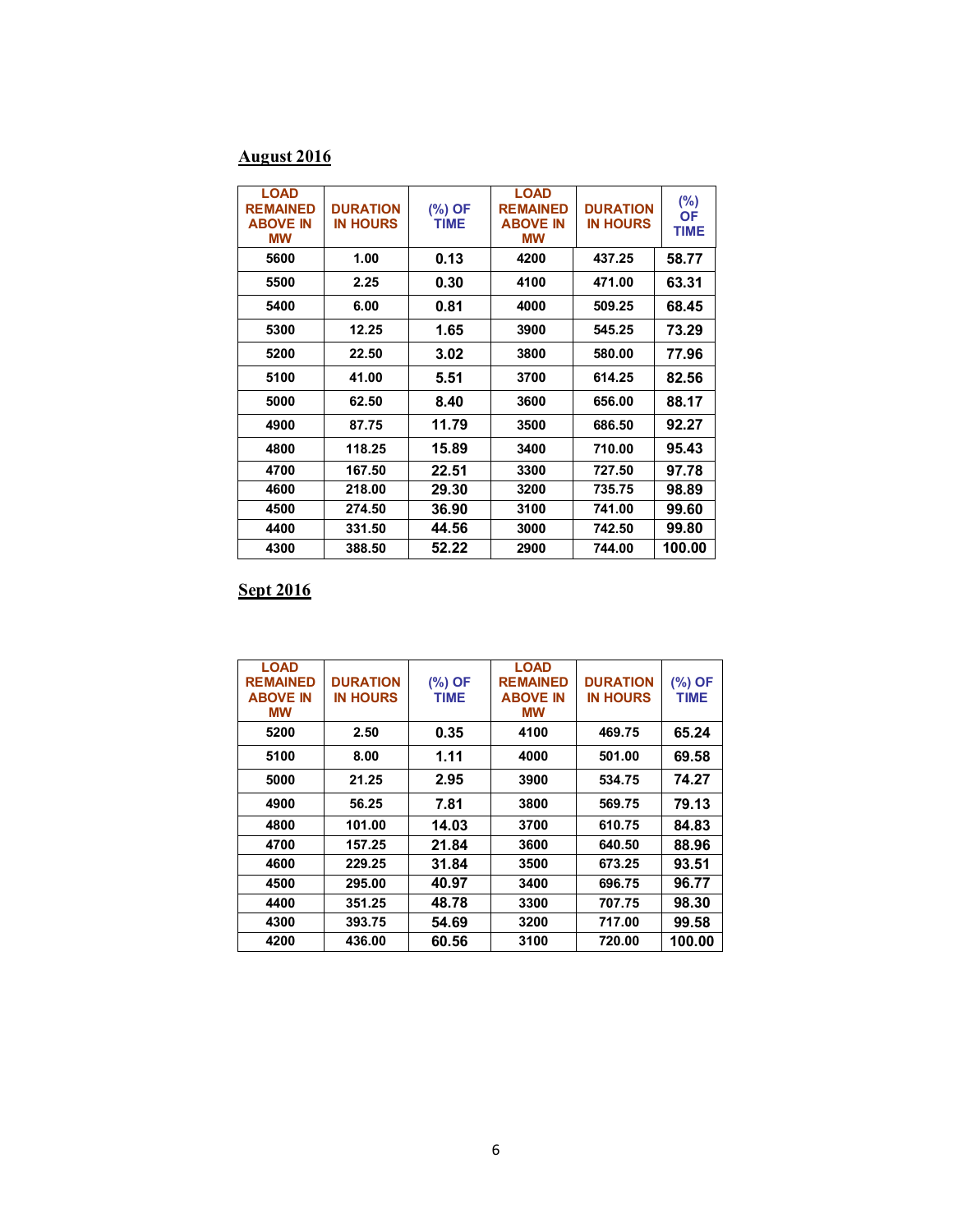Gist of Discussions and decisions:-

Study carried out in different configuration of system

#### **Case No.1:**

#### **220KV supplies received from 400KV S/Stn. namely Maharani Bagh, Bamnauli, Mandola and Harsh Vihar are made parallel.**

This was achieved by closing the 220KV Bus Coupler at Patparganj, Pragati, Mehrauli and Ghazipur. The result of the study shows the over loading of following significant transmission links:

- a) 220KV D/C Ballabgarh BTPS carrying the load of 212MW each, whose safe limit is 150MW each without considering any margin to meet any contingency. It was also explained that conductor is having sufficient margin, but the transmission link between 220KV Ballabgarh and Samaypur has the problem. In the last summer also there was two incidents (on 09.06.2016 at 14:27hrs and 01.10.2016 at 15:12hrs) at 400kV Samaypur S/Stn. resulting into the power crisis in South Delhi areas.
- b) 220KV Wazirabad- Mandola Circuit No.1, 2, 3 & 4 are found carrying 171MW each against the normal capacity of 160MW each. It was also explained that generation scenario assumed in the study for GT Generation 6 78MW (one module), Pragati- 275MW, BTPS- 320MW (both units of 210MW). The Generation variation can ease the loading of these Circuits, but cost of generation of Pragati and GT Station would be more as generation available of APM is not more than one modular GT and about 265MW generation at Pragati.
- c) 220KV Bamnauli-Pappankala I Circuit I & II 6 The load is 194MW each circuit against the normal capacity of 150MW each. Pappankala I S/Stn. is readily fed from 220KV Bamnauli and S/Stn. is fully loaded. It was suggested one circuit of 220kV Bamnauli- Naraina Ckt (HTLS) would be LILOed at Pappankalan-I by July 2017 and can be made parallel with the existing two circuits till the peak exists for shorter duration to ease the load of Bamnauli ó Pappankala-I Ckts.
- d) 220kV Mandola ó Gopalpur Ckts, 220kV BTPS ó Okhla Ckts. are also found overloaded basically due to radial feeds.
- e) However, it was revealed that 220KV Harsh Vihar- Preet Vihar, Patparganj link has CTs at Patparganj (600Amps), Preet Vihar (1600Amps) be enhanced to 800amp., from the existing of 600amp. So that maximum capability of 1200 sq.mm cable can be utilized. It may also be noted that the CT at Harsh Vihar is 800 amp. And Preet Vihar it is 1600amp. With regard to reliability issue is concerned in this configuration 13 pairs of 220KV transmission lines are not meeting n-1 reliability criteria. For Zebra Conductor, the capacity for computing the reliability criteria is 132MW which is the surge impedance loading of such capacity circuits.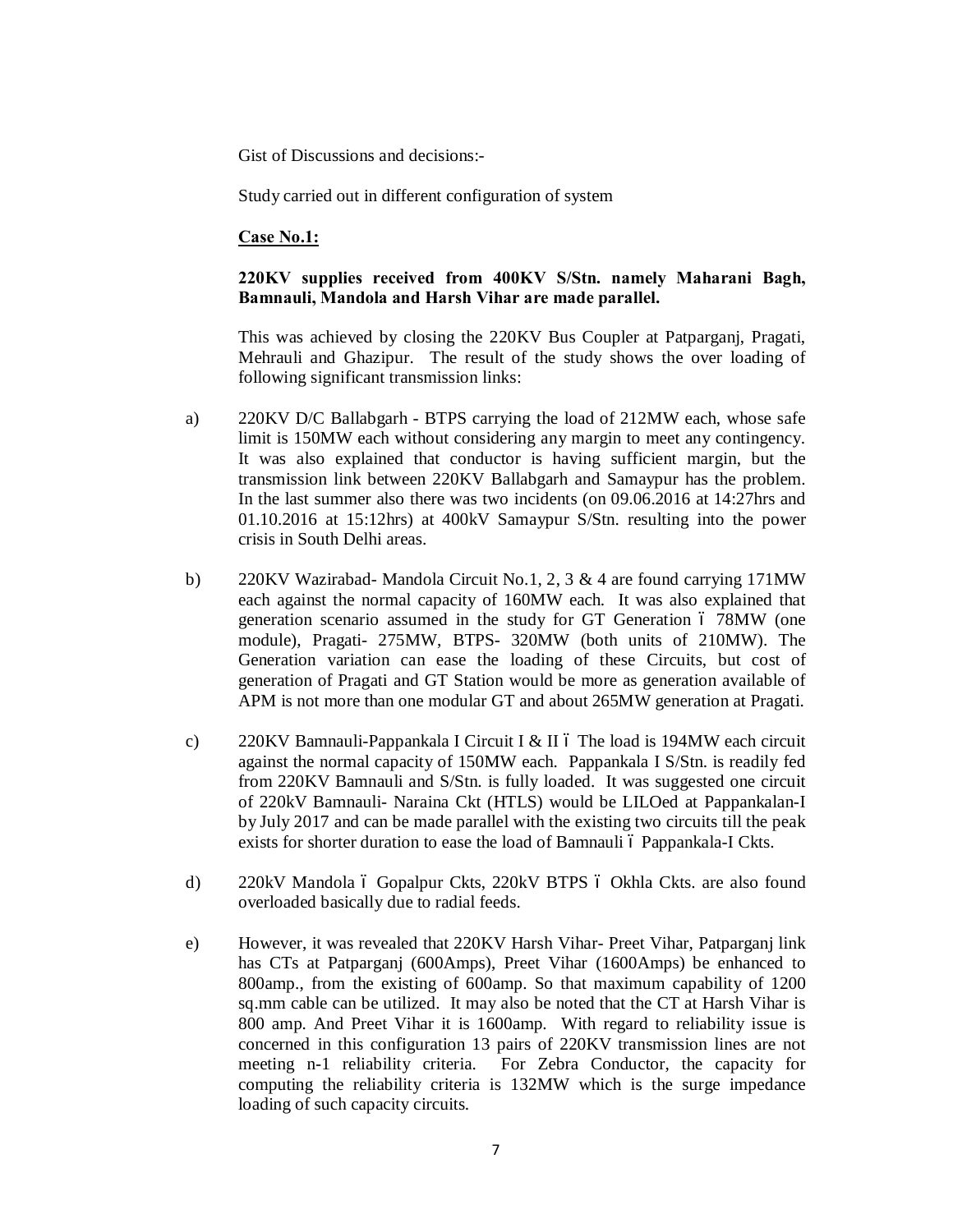#### **Case No.2**

**At Pragati 220KV S/Stn. the Bus Coupler is kept open i.e. supply from 400kV Mandola, Harsh Vihar, Maharani Bagh and BTPS would run parallel. At Pragati, ½ of generation would be running with BTPS and Maharani Bagh supply.**

**With same generation, scenario were observed almost same as Case No.1**

#### **Case No.3**

**220kV supply from 400kV Mandola, Harsh Vihar closed loop operation, 220kV supply from Bamnauli along with 220kV BTPS – Ballabhgarh in closed loop operation and 220kV Bus coupler opened at Pragati.**

Operation at 220KV supply independently i.e. Mandola and Harsh Vihar together, BTPS- Bamnauli-Ballabgarh together and Maharani Bagh supply with 2 units of Pragati. In this case, it was found that almost all circuits are running at normal loading conditions except the circuits at 220kV Bamnauli-Pappankala-I, Gopalpur-Mandola, 220kV BTPS 6 Okhla Ckts circuits which are basically due to feeding of radial loads as mentioned above. Improvement is significant at 220KV Wazirabad- Mandola circuit loading & it is seen as running on normal condition.

#### **Case No.4**

#### **BTPS generation is kept zero with case Case-3**

Generation at BTPS is Nil with case 3 conditions. It was found that apart from radial fed circuits namely, 220kV Bamnauli ó Pappankalan-I CKts, 220kV Mandola ó Gopalpur Ckts, 220kV BTPS ó Okhla Ckts, the load of 220KV Ballabhgarh ó BTPS Circuit, the load is 202MW against the normal capacity of 150MW. Similarly on 220KV Bamnauli DIAL circuits are also carrying 171MW load against normal limit of 150MW.

Load on 220KV Wazirabad-Mandola circuits are also more than 186MW each against the normal capacity of 160MW each.

**Summarising the above it was concluded that case No.3 is best suited to meet the Summer demand of 6600 MW. It was also emphasized that critically loaded lines such as 220KV Mandola-Gopalpur circuits, 220KV Bamnauli- Pappankala–I circuits, 220KV BTPS - Okhla Circuits, BTPS-Mehrauli Circuits special protection schemes be activated to take care of tripping of any one of the circuits to avoid the trippings of other circuits due to overloading.**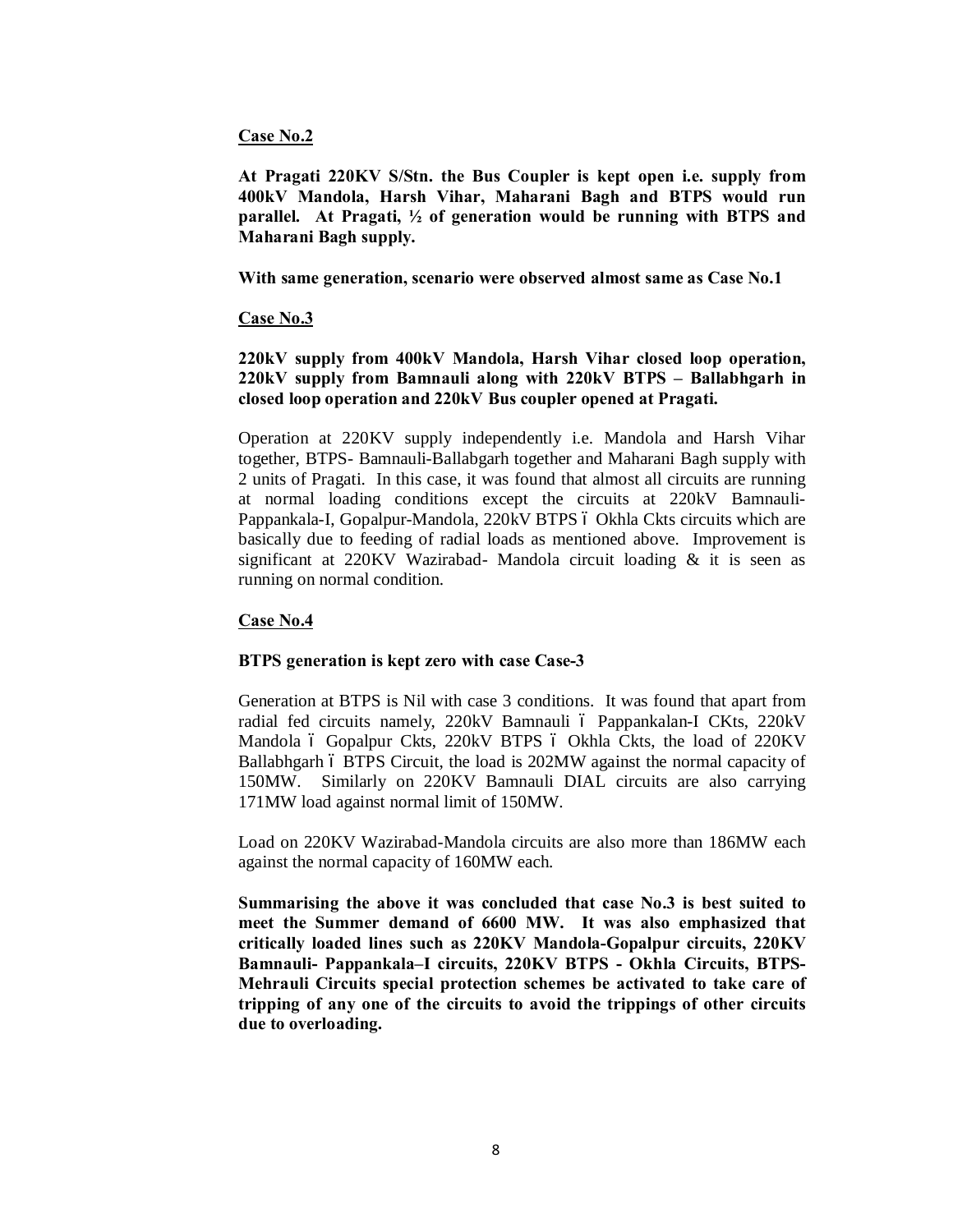8 Results of the Study i.e. line loadings are enclosed as Annexure-2. However, sub-station wise loadings and analysis emerged out from the system study (based on case-3) is appended hereunder:-

| S.<br>NO.      | <b>SUB-STATION</b><br><b>NAME</b> | <b>TRANSFORMER RATING</b> | <b>MVA</b><br>capacity | Capacity              | <b>MW</b>                                         | MW                                                 | MW                                                                        | <b>GIST OF</b><br><b>DISCUSSION</b> |
|----------------|-----------------------------------|---------------------------|------------------------|-----------------------|---------------------------------------------------|----------------------------------------------------|---------------------------------------------------------------------------|-------------------------------------|
|                |                                   |                           |                        | in MW<br>at<br>0.85PF | Loading<br>at the<br>time of<br>last year<br>peak | Anticipated<br>loading at<br>the time of<br>6600MW | Anticipated<br>loading at<br>the time of<br>6600MW,<br>when BTPS<br>$= 0$ |                                     |
| $\mathbf{1}$   | <b>MANDOLA</b>                    | 400/220kV 500MVA ICT-1    | 500                    | 425                   | 364                                               | 350                                                | 340                                                                       |                                     |
|                |                                   | 400/220kV 500MVA ICT-2    | 500                    | 425                   | 232                                               | 350                                                | 340                                                                       | (N-1) Criteria<br>meets             |
|                |                                   | 400/220kV 500MVA ICT-3    | 500                    | 425                   | 358                                               | 350                                                | 340                                                                       |                                     |
|                |                                   | 400/220kV 500MVA ICT-4    | 500                    | 425                   | 362                                               | 350                                                | 340                                                                       |                                     |
|                |                                   | Total                     | 2000                   | 1700                  | 1316                                              | 1400                                               | 1360                                                                      |                                     |
| $\overline{c}$ | <b>BAWANA</b>                     | 400/220kV 315MVA ICT-1    | 315                    | 268                   | 169                                               | 150                                                | 150                                                                       |                                     |
|                |                                   | 400/220kV 315MVA ICT-2    | 315                    | 268                   | 143                                               | 150                                                | 150                                                                       |                                     |
|                |                                   | 400/220kV 315MVA ICT-3    | 315                    | 268                   | 170                                               | 150                                                | 150                                                                       | (N-1) Criteria<br>meets             |
|                |                                   | 400/220kV 315MVA ICT-4    | 315                    | 268                   | 141                                               | 150                                                | 150                                                                       |                                     |
|                |                                   | 400/220kV 315MVA ICT-5    | 315                    | 268                   | 168                                               | 150                                                | 150                                                                       |                                     |
|                |                                   | 400/220kV 315MVA ICT-6    | 315                    | 268                   | 136                                               | 150                                                | 150                                                                       |                                     |
|                |                                   | Total                     | 1890                   | 1607                  | 927                                               | 900                                                | 900                                                                       |                                     |
| 3              | <b>BAMNAULI</b>                   | 400/220kV 315MVA ICT-1    | 315                    | 268                   | 217                                               | 225                                                | 285                                                                       |                                     |
|                |                                   | 400/220kV 500MVA ICT-2    | 500                    | 425                   | 345                                               | 345                                                | 455                                                                       | (N-1) Criteria<br>does not meet     |
|                |                                   | 400/220kV 500MVA ICT-3    | 500                    | 425                   | 345                                               | 345                                                | 455                                                                       | in case of                          |
|                |                                   | 400/220kV 315MVA ICT-4    | 315                    | 268                   | 218                                               | 225                                                | 285                                                                       | outage of<br>500MVAICT              |
|                |                                   | Total                     | 1630                   | 1386                  | 1125                                              | 1140                                               | 1480                                                                      |                                     |
| $\overline{4}$ | MAHARANIBAGH                      | 400/220kV 315MVA ICT-1    | 315                    | 268                   | 180                                               | 195                                                | 160                                                                       |                                     |
|                |                                   | 400/220kV 315MVA ICT-2    | 315                    | 268                   | 180                                               | 195                                                | 160                                                                       | (N-1) Criteria<br>does not meet     |
|                |                                   | 400/220kV 500MVA ICT-3    | 500                    | 425                   | 270                                               | 310                                                | 250                                                                       | in case of                          |
|                |                                   | 400/220kV 500MVA ICT-4    | 500                    | 425                   | 270                                               | 310                                                | 250                                                                       | outage of<br>500MVAICT              |
|                |                                   | Total                     | 1630                   | 1386                  | 900                                               | 1010                                               | 820                                                                       |                                     |
| 5              | <b>MUNDKA</b>                     | 400/220kV 315MVA ICT-2    | 315                    | 268                   | 175                                               | 235                                                | 235                                                                       | $(N-1)$ does not<br>meet, though    |
|                |                                   | 400/220kV 315MVA ICT-3    | 315                    | 268                   | 180                                               | 235                                                | 235                                                                       | additional<br>315MVAICT             |
|                |                                   | 400/220kV 315MVA ICT-4    | 315                    | 268                   | 172                                               | 235                                                | 235                                                                       | is to be<br>installed by            |
|                |                                   | Total                     | 945                    | 803                   | 527                                               | 705                                                | 705                                                                       |                                     |
| 6              | <b>HARSH VIHAR</b>                | 400/220KV 315MVA TX-1     | 315                    | 268                   | 83                                                | 165                                                | 185                                                                       |                                     |
|                |                                   | 400/220KV 315MVA TX-2     | 315                    | 268                   | 83                                                | 165                                                | 185                                                                       | (N-1) Criteria<br>meets             |
|                |                                   | 400/220KV 315MVA TX-3     | 315                    | 268                   | $\mathbf{0}$                                      | 165                                                | 185                                                                       |                                     |
|                |                                   | Total                     | 945                    | 803                   | 166                                               | 495                                                | 555                                                                       |                                     |

a) 400KV Sub-Stations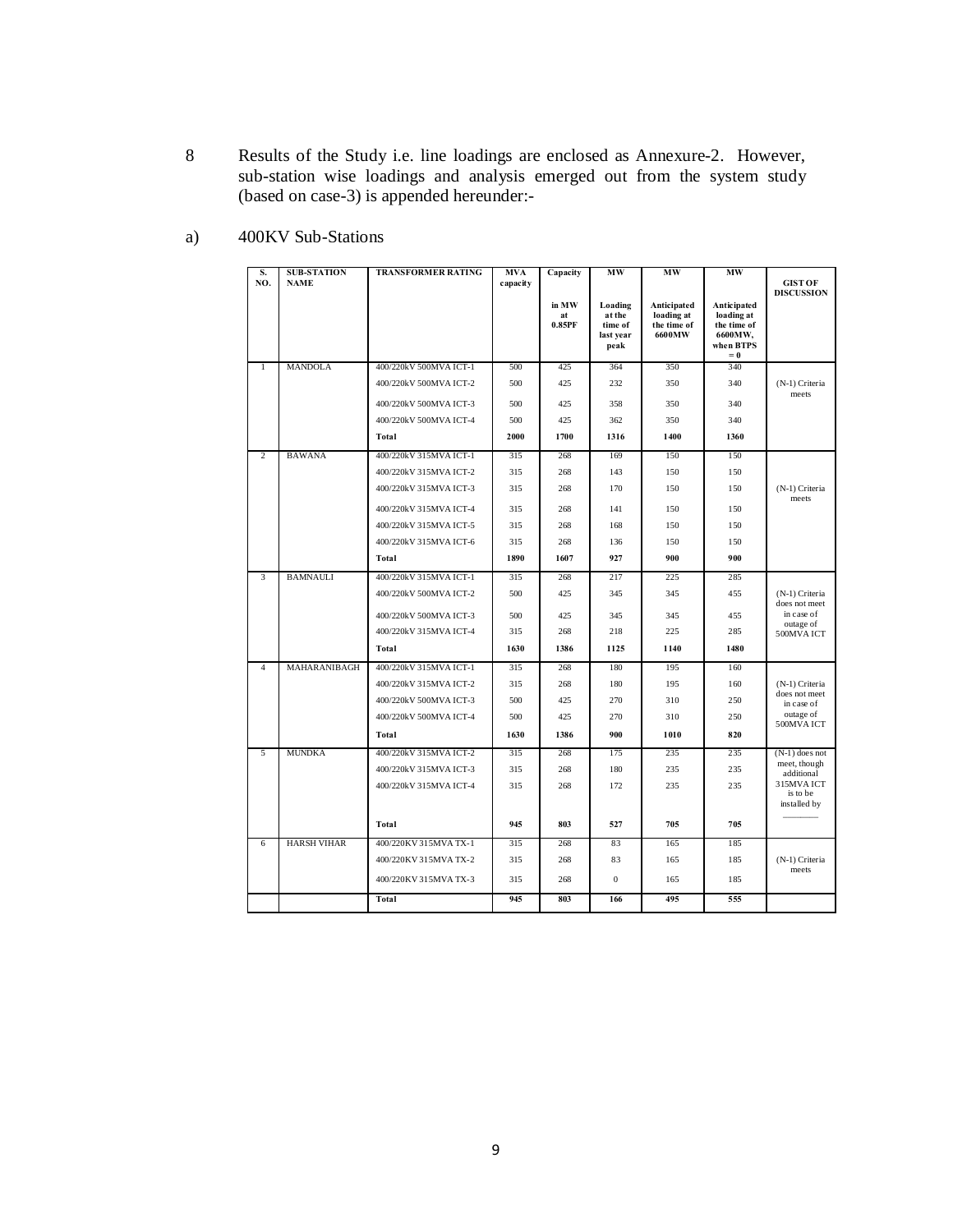## a. 220KV Sub stations.

|                | Anticipated load during summer 2017 |                                   |                   |                                                                                                     |                                          |                                                                              |                            |                                                                                                                                                                                                                                                                                                                                                                                                                                                                                                                                                                                                                                                                                                                                                                                    |
|----------------|-------------------------------------|-----------------------------------|-------------------|-----------------------------------------------------------------------------------------------------|------------------------------------------|------------------------------------------------------------------------------|----------------------------|------------------------------------------------------------------------------------------------------------------------------------------------------------------------------------------------------------------------------------------------------------------------------------------------------------------------------------------------------------------------------------------------------------------------------------------------------------------------------------------------------------------------------------------------------------------------------------------------------------------------------------------------------------------------------------------------------------------------------------------------------------------------------------|
| Ma<br>in       | Sub                                 | <b>NAME OF</b><br><b>THE GRID</b> |                   | <b>INSTALLED</b><br><b>CAPACITY OF</b><br>220/66 & 220/33<br>KV<br><b>TRANSFORMER</b><br><b>SIN</b> | 6261<br><b>MWON</b><br>01.07.20<br>16 AT | <b>ANTICIP</b><br>ATED<br><b>PEAK</b><br><b>LOAD</b><br>FOR<br><b>SUMMER</b> | Antici<br>pated %<br>usage | <b>Gist of Discussion</b>                                                                                                                                                                                                                                                                                                                                                                                                                                                                                                                                                                                                                                                                                                                                                          |
| S.<br>No.      | S. No.                              |                                   | (MVA<br>$\lambda$ | (MW) at<br>$0.85$ pf                                                                                | 15.10.32<br>HRS.                         | 2017 6600<br>МW                                                              |                            |                                                                                                                                                                                                                                                                                                                                                                                                                                                                                                                                                                                                                                                                                                                                                                                    |
|                |                                     |                                   |                   |                                                                                                     | <b>NORTH DELHI</b>                       |                                                                              |                            |                                                                                                                                                                                                                                                                                                                                                                                                                                                                                                                                                                                                                                                                                                                                                                                    |
| $\mathbf{1}$   | $\mathbf{1}$                        | Narela                            | 300               | 255                                                                                                 | 211                                      | 230                                                                          | 90.2                       | TPDDL to shift the load to DSIDC<br>Bawana once 220/66kV Tikri Khurd<br>S/Stn is commissioned, the load would<br>be shifted from Narela. The target date<br>of commissioning of Tikri Khurd is<br>Dec.2018                                                                                                                                                                                                                                                                                                                                                                                                                                                                                                                                                                         |
| $\overline{c}$ | $\overline{c}$                      | Gopalpur                          | 300               | 255                                                                                                 | 183                                      | 195                                                                          | 76.5                       | The issue is with regard to only one<br>available 220/66kV transformer. The<br>ultimate solution is establishment of<br>66kV GIS along with 160MVA Tx. in<br>place of existing 220/66kV Tx It is<br>under retendering stage and expected<br>completion is two years from date of<br>award of work. However the target<br>date of commissioning of system is<br>December 2018.<br>At present, a temporary 66kV system<br>is established at Shalimar Bagh to meet<br>the exigency which would be readied<br>by 31.05.2017.                                                                                                                                                                                                                                                           |
| 3              | 3                                   | Rohini                            | 400               | 340                                                                                                 | 304                                      | 327                                                                          | 96.2                       | It is informed that about 50MVA load<br>would be shifted to Kanjhawala before<br>peak summer season by TPDDL.<br>During<br>the<br>meeting,<br><b>TPDDL</b><br>representative informed that they have<br>planned to shift 50MVA load to 220kV<br>Khanjawala grid considering the<br>installed capacity of 360MVA but only<br>$200$ MVA<br>installed<br>capacity<br>is<br>considered at 220kV Khanjawala s/stn.<br>It may create over loading and (N-1)<br>Constraint at 220kV Khanjawala Grid.                                                                                                                                                                                                                                                                                      |
| $\overline{4}$ | $\overline{4}$                      | Rohini-II                         | 320               | 272                                                                                                 | 46                                       | 50                                                                           | 18.4                       | About 50MVA load would be added to<br>the system to give relief at Narela,<br>Rohini etc by June 2017                                                                                                                                                                                                                                                                                                                                                                                                                                                                                                                                                                                                                                                                              |
| 5              | 5                                   | Shalimarbagh                      | 300               | 255                                                                                                 | 105                                      | 114                                                                          | 44.7                       | TPDDL representative informed that a<br>temporary arrangement is being made<br>to provide load relief to 220 Gopalpur<br>and 220 Narela s/stn, 01 no of 100<br>MVA Trf at 220 Shalimarbagh to be<br>converted<br>from<br>220/33kV<br>to<br>220/66kV. Approx 90 MVA load at<br>66kV level to be added from Narela,<br>Gopalpur and Rohini. Therefore only<br>200 MVA installed capacity would be<br>available at 33kV level at 220<br>Shalimarbagh Grid.                                                                                                                                                                                                                                                                                                                            |
| 6              | 6                                   | Wazirpur                          | 200               | 170                                                                                                 | 143                                      | 156                                                                          | 91.8                       | The load is interchangeable with<br>Shalimar Bagh<br>TPDDL representative informed that<br>total 33kV load of 220 Wazirpur and<br>220 SMB would be approx. 280 MVA.<br>After converting 01 no of 100 MVA<br>Trf from 33kV to 66kV level, only 200<br>MVA capacity would be available at<br>33kV level at 220 kV Shalimar Bagh<br>Grid. One 220/33kV 100 MVA Trf at<br>220kV Wazirpur Grid is faulty since<br>19.10.2016. Earlier it was to be<br>revived by Marøl7 but now it is<br>expected to be revived by 31.07.2017.<br>In that case it will create severe<br>capacity constraints at 220 Wazirpur<br>Grid and may lead to load shedding<br>even in normal operating condition.<br>Therefore restoration of 100 MVA Trf<br>is critically required at 220 kV<br>Wazirpur Grid. |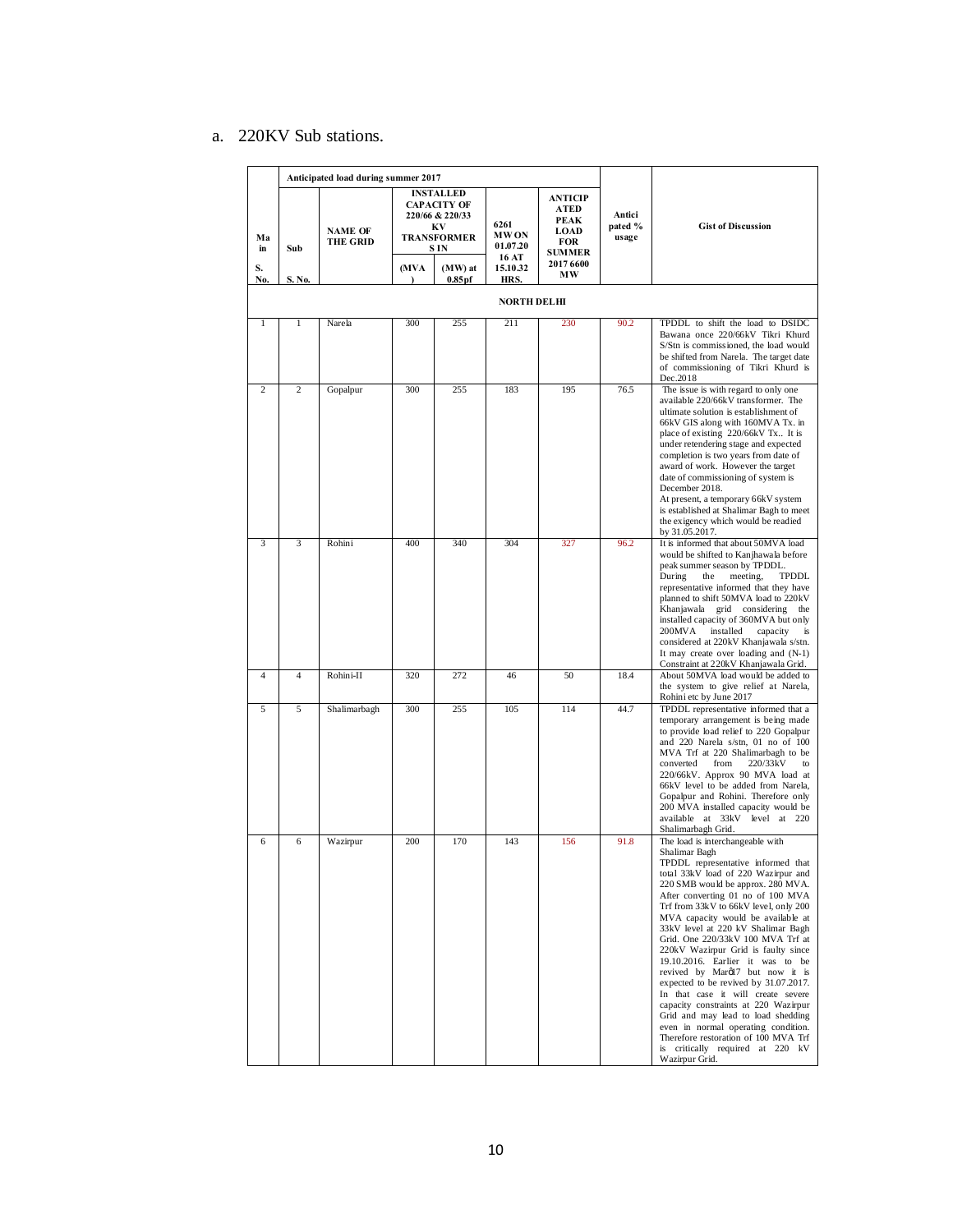|                   | Anticipated load during summer 2017 |                   |                                   |            |                                                                                                     |                                          |                                                                |  |                            |                                                                                                                                                                          |                                                                                                                                                                                                                                                                                                                                                                                                                                                                                                                                          |
|-------------------|-------------------------------------|-------------------|-----------------------------------|------------|-----------------------------------------------------------------------------------------------------|------------------------------------------|----------------------------------------------------------------|--|----------------------------|--------------------------------------------------------------------------------------------------------------------------------------------------------------------------|------------------------------------------------------------------------------------------------------------------------------------------------------------------------------------------------------------------------------------------------------------------------------------------------------------------------------------------------------------------------------------------------------------------------------------------------------------------------------------------------------------------------------------------|
| Main              | Su<br>b                             |                   | <b>NAME OF</b><br><b>THE GRID</b> |            | <b>INSTALLED</b><br><b>CAPACITY OF</b><br>220/66 & 220/33<br>KV<br><b>TRANSFORMER</b><br><b>SIN</b> | 6261<br><b>MWON</b><br>01.07.20<br>16 AT | ANTICIP<br>ATED<br>PEAK<br><b>LOAD</b><br>FOR<br><b>SUMMER</b> |  | Antici<br>pated %<br>usage |                                                                                                                                                                          | <b>Gist of Discussion</b>                                                                                                                                                                                                                                                                                                                                                                                                                                                                                                                |
| S. No.            | S.<br>No.                           |                   |                                   | (MVA       | (MW) at<br>0.85 <sub>pf</sub>                                                                       | 15.10.32<br>HRS.                         | 2017 6600<br>MW                                                |  |                            |                                                                                                                                                                          |                                                                                                                                                                                                                                                                                                                                                                                                                                                                                                                                          |
| 7                 | 7                                   | Bawana            |                                   | 100        | 85                                                                                                  | 57                                       | 62                                                             |  | 72.9                       |                                                                                                                                                                          | Load is interchangeable.                                                                                                                                                                                                                                                                                                                                                                                                                                                                                                                 |
| 8                 | 8                                   |                   | Kanjhawala                        | 200        | 170                                                                                                 | 121                                      | 132                                                            |  | 77.6                       |                                                                                                                                                                          | 160MVA Tr. under procurement.<br>which was shifted to Papankalan-I<br>TPDDL representative informed that to<br>provide the load relief to 220kV<br>Rohini s/stn, they planned to shift the<br>50 MVA load to 220 kV Kanjhawala<br>Grid considering the installed capacity<br>of 360 MVA. But only 200 MVA<br>installed capacity is shown at 220 kV<br>Kanjhawala Grid. It may create<br>overloading and N-1 constraints at<br>220kV Kanjhawala Grid. Therefore<br>restoration of 160 MVA Trf is<br>critically required at 220 Kanjhawala |
| 9                 | 9                                   | <b>DSIIDC</b>     |                                   | 360        | 306                                                                                                 | 161                                      | 160                                                            |  | 52.3                       | before summerøl7.                                                                                                                                                        |                                                                                                                                                                                                                                                                                                                                                                                                                                                                                                                                          |
| 10                | 10                                  | Bawana<br>Through | Rohtak Road<br>grid of BBMB       | 300        | 255                                                                                                 | 165                                      | 179                                                            |  | 70.2                       |                                                                                                                                                                          |                                                                                                                                                                                                                                                                                                                                                                                                                                                                                                                                          |
|                   |                                     | <b>TOTAL</b>      |                                   | 2780       | 2363                                                                                                | 1496                                     | 1605                                                           |  | 67.9                       |                                                                                                                                                                          |                                                                                                                                                                                                                                                                                                                                                                                                                                                                                                                                          |
| <b>WEST DELHI</b> |                                     |                   |                                   |            |                                                                                                     |                                          |                                                                |  |                            |                                                                                                                                                                          |                                                                                                                                                                                                                                                                                                                                                                                                                                                                                                                                          |
|                   |                                     |                   |                                   |            |                                                                                                     |                                          |                                                                |  |                            |                                                                                                                                                                          |                                                                                                                                                                                                                                                                                                                                                                                                                                                                                                                                          |
| 11<br>12          | $\mathbf{1}$<br>$\overline{2}$      | Najafgarh         |                                   | 400<br>520 | 340<br>442                                                                                          | 272<br>355                               | 297<br>382                                                     |  | 87.4<br>86.4               |                                                                                                                                                                          |                                                                                                                                                                                                                                                                                                                                                                                                                                                                                                                                          |
|                   |                                     |                   | Papankalan-1                      |            |                                                                                                     |                                          |                                                                |  |                            | About 50MVA can be shifted to Peera<br>Garhi through newly created 33kV<br>Mukherjee Park Ckt-I & II from Peera<br>Garhi                                                 |                                                                                                                                                                                                                                                                                                                                                                                                                                                                                                                                          |
| 13                | 3                                   |                   | Papankalan-2                      | 520        | 442                                                                                                 | 304                                      | 325                                                            |  | 73.5                       | About 50MVA load can be shifted to<br>Pappankalan-III as when Pappankalan-<br>III S/Stn is commissioned the<br>substation Pappankalan-III is expected<br>by August 2017. |                                                                                                                                                                                                                                                                                                                                                                                                                                                                                                                                          |
| 14                | $\overline{4}$                      | Naraina           |                                   | 300        | 255                                                                                                 | 184                                      | 201                                                            |  | 78.8                       |                                                                                                                                                                          |                                                                                                                                                                                                                                                                                                                                                                                                                                                                                                                                          |
| 15                | 5                                   | Mundka            |                                   | 320        | 272                                                                                                 | 129                                      | 140                                                            |  | 51.5                       |                                                                                                                                                                          |                                                                                                                                                                                                                                                                                                                                                                                                                                                                                                                                          |
| 16                | 6                                   | Peeragarhi        |                                   | 300        | 255                                                                                                 | 112                                      | 120                                                            |  | 47.1                       |                                                                                                                                                                          | Additional Tr. expected by May 2017.                                                                                                                                                                                                                                                                                                                                                                                                                                                                                                     |
|                   |                                     | TOTAL             |                                   | 2360       | 2006                                                                                                | 1356                                     | 1465                                                           |  | 73.0                       |                                                                                                                                                                          |                                                                                                                                                                                                                                                                                                                                                                                                                                                                                                                                          |
|                   |                                     |                   |                                   |            |                                                                                                     |                                          | <b>SOUTH DELHI &amp; NDMC</b>                                  |  |                            |                                                                                                                                                                          |                                                                                                                                                                                                                                                                                                                                                                                                                                                                                                                                          |
| 17                | $\mathbf{1}$                        | Mehrauli          |                                   | 460        | 391                                                                                                 | 236                                      | 245                                                            |  | 62.7                       |                                                                                                                                                                          |                                                                                                                                                                                                                                                                                                                                                                                                                                                                                                                                          |
| 18                | $\overline{c}$                      | Okhla             |                                   | 500        | 425                                                                                                 | 308                                      | 321                                                            |  | 75.5                       | Masjid Moth.                                                                                                                                                             | Part load could be shifted to Masjid<br>Moth after commissioning of $3rd$ Tx at                                                                                                                                                                                                                                                                                                                                                                                                                                                          |
| 19                | 3                                   |                   | Masjid Moth                       | 300        | 255                                                                                                 | 151                                      | 164                                                            |  | 64.3                       |                                                                                                                                                                          | Additional Tr. expected by May 2017.                                                                                                                                                                                                                                                                                                                                                                                                                                                                                                     |
| 20                | 4                                   |                   | Sarita Vihar                      | 300        | 255                                                                                                 | 179                                      | 178                                                            |  | 69.8                       |                                                                                                                                                                          |                                                                                                                                                                                                                                                                                                                                                                                                                                                                                                                                          |
| 21                | 5                                   |                   | Lodhi Road                        | 300        | 255                                                                                                 | 166                                      | 181                                                            |  | 71.0                       |                                                                                                                                                                          | Additional Tr. expected by May 2017.                                                                                                                                                                                                                                                                                                                                                                                                                                                                                                     |
| 22                | 6                                   |                   | Vasant Kunj                       | 360        | 306                                                                                                 | 155                                      | 160                                                            |  | 52.3                       |                                                                                                                                                                          |                                                                                                                                                                                                                                                                                                                                                                                                                                                                                                                                          |
| 23                | $\tau$                              | <b>DIAL</b>       |                                   | 320        | 272                                                                                                 | 44                                       | 48                                                             |  | 17.6                       |                                                                                                                                                                          |                                                                                                                                                                                                                                                                                                                                                                                                                                                                                                                                          |
| 24                | 8                                   |                   | Ridge Valley                      | 320        | 272                                                                                                 | 105                                      | 114                                                            |  | 41.9                       |                                                                                                                                                                          |                                                                                                                                                                                                                                                                                                                                                                                                                                                                                                                                          |
|                   |                                     | <b>TOTAL</b>      |                                   | 2860       | 2431                                                                                                | 1344                                     | 1411                                                           |  | 58.0                       |                                                                                                                                                                          |                                                                                                                                                                                                                                                                                                                                                                                                                                                                                                                                          |
|                   |                                     |                   |                                   |            |                                                                                                     |                                          | <b>EAST DELHI</b>                                              |  |                            |                                                                                                                                                                          |                                                                                                                                                                                                                                                                                                                                                                                                                                                                                                                                          |
| 25                | $\mathbf{1}$                        |                   | Wazirabad                         |            | 460                                                                                                 | 391                                      | 223                                                            |  | 243                        | 62.1                                                                                                                                                                     |                                                                                                                                                                                                                                                                                                                                                                                                                                                                                                                                          |
| 26                |                                     | 2                 | Patparganj                        |            | 500                                                                                                 | 425                                      | 295                                                            |  | 218                        | 51.3                                                                                                                                                                     |                                                                                                                                                                                                                                                                                                                                                                                                                                                                                                                                          |
| 27                |                                     | 3                 | Geeta colony                      |            | 200                                                                                                 | 170                                      | 106                                                            |  | 116                        | 68.2                                                                                                                                                                     | Load is interchangeable<br>with Patparganj.                                                                                                                                                                                                                                                                                                                                                                                                                                                                                              |
| 28                |                                     | 4                 | Gazipur                           |            | 360                                                                                                 | 306                                      | 137                                                            |  | 146                        | 47.7                                                                                                                                                                     |                                                                                                                                                                                                                                                                                                                                                                                                                                                                                                                                          |
| 29                |                                     | 5                 | Harsh Vihar                       |            | 480                                                                                                 | 408                                      | 157                                                            |  | 170                        | 41.7                                                                                                                                                                     |                                                                                                                                                                                                                                                                                                                                                                                                                                                                                                                                          |
| 30                |                                     | 6                 | Preet Vihar                       |            | 200                                                                                                 | 170                                      | $\overline{0}$                                                 |  | 60                         | 35.3                                                                                                                                                                     |                                                                                                                                                                                                                                                                                                                                                                                                                                                                                                                                          |
|                   |                                     |                   | <b>TOTAL</b>                      |            | 2200                                                                                                | 1760                                     | 918                                                            |  | 953                        | 54.1                                                                                                                                                                     |                                                                                                                                                                                                                                                                                                                                                                                                                                                                                                                                          |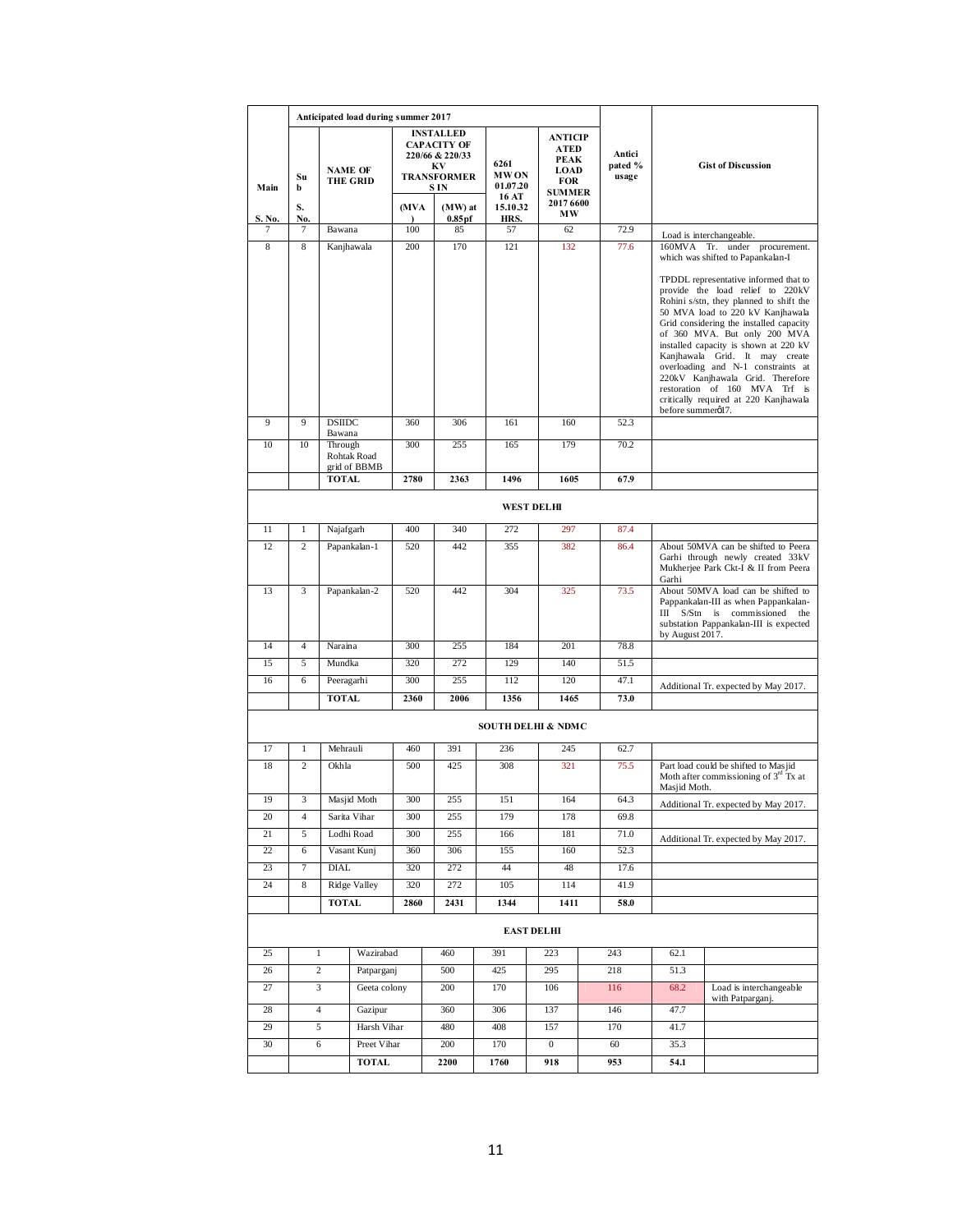|           |                                 | Anticipated load during summer 2017 |                                                                                                     |                               |                                 |                                                                                            |                            |                                                                                                                                                                                                                                                                                                                                                                                                                                    |  |  |  |
|-----------|---------------------------------|-------------------------------------|-----------------------------------------------------------------------------------------------------|-------------------------------|---------------------------------|--------------------------------------------------------------------------------------------|----------------------------|------------------------------------------------------------------------------------------------------------------------------------------------------------------------------------------------------------------------------------------------------------------------------------------------------------------------------------------------------------------------------------------------------------------------------------|--|--|--|
| Mа<br>in  | Sub                             | <b>NAME OF</b><br><b>THE GRID</b>   | <b>INSTALLED</b><br><b>CAPACITY OF</b><br>220/66 & 220/33<br>KV<br><b>TRANSFORMER</b><br><b>SIN</b> |                               | 6261<br><b>MWON</b><br>01.07.20 | <b>ANTICIP</b><br><b>ATED</b><br><b>PEAK</b><br><b>LOAD</b><br><b>FOR</b><br><b>SUMMER</b> | Antici<br>pated %<br>usage | <b>Gist of Discussion</b>                                                                                                                                                                                                                                                                                                                                                                                                          |  |  |  |
| S.<br>No. | S. No.                          |                                     | (MVA                                                                                                | (MW) at<br>0.85 <sub>pf</sub> | 16 AT<br>15.10.32<br>HRS.       | 2017 6600<br>МW                                                                            |                            |                                                                                                                                                                                                                                                                                                                                                                                                                                    |  |  |  |
|           | <b>CENTRAL DELHI &amp; NDMC</b> |                                     |                                                                                                     |                               |                                 |                                                                                            |                            |                                                                                                                                                                                                                                                                                                                                                                                                                                    |  |  |  |
| 31        | 1                               | Park Street                         | 400                                                                                                 | 340                           | 251                             | 273                                                                                        | 80.3                       | NDMC should shift maximum load to<br>Electric Lane. At present NDMC<br>feeder wise load<br>33kV Braid Road Ckt. I&II (160Amp)<br>33kV Hanuman Road (160Amp),<br>33kV Nirman Bhawan (130Amp),<br>66kV B.D.Marg Ckt. I&II (205Amp),<br>66kV DMRC Ckt. I & II (190Amp).<br>66kV State Guest House Ckt.<br>$(40Amp)$ ,<br>66kV School Lane ckt. (145Amp),<br>66kV Ridge Vally Ckt. I & II (Off),<br>Shastri Park Ckt. I & II (870Amp). |  |  |  |
| 32        | $\overline{2}$                  | <b>IPExtension</b><br>(GT)          | 320                                                                                                 | 272                           | 107                             | 117                                                                                        | 43.0                       |                                                                                                                                                                                                                                                                                                                                                                                                                                    |  |  |  |
| 33        | 3                               | Subzimandi                          | 200                                                                                                 | 170                           | 161                             | 176                                                                                        | 103.5                      | Ht ultimate solution is Chandrawal<br>S/Stn. The sub-station is expected by<br>Summer 2019.                                                                                                                                                                                                                                                                                                                                        |  |  |  |
| 34        | $\overline{4}$                  | Kashmerigate                        | 200                                                                                                 | 170                           | 99                              | 108                                                                                        | 63.5                       |                                                                                                                                                                                                                                                                                                                                                                                                                                    |  |  |  |
| 35        | 5                               | <b>IP</b> Station                   | 300                                                                                                 | 255                           | 232                             | 250                                                                                        | 98.0                       | Load would ease after commissioning<br>of 3rd Tr. at Lodhi Road.                                                                                                                                                                                                                                                                                                                                                                   |  |  |  |
| 36        | 6                               | Rajghat                             | 200                                                                                                 | 170                           | 71                              | 77                                                                                         | 45.3                       |                                                                                                                                                                                                                                                                                                                                                                                                                                    |  |  |  |
| 37        | $\overline{\tau}$               | Trauma<br>Center                    | 200                                                                                                 | 170                           | 90                              | 98                                                                                         | 57.6                       |                                                                                                                                                                                                                                                                                                                                                                                                                                    |  |  |  |
| 38        | 8                               | Electric Lane                       | 200                                                                                                 | 170                           | 61                              | 67                                                                                         | 39.4                       |                                                                                                                                                                                                                                                                                                                                                                                                                                    |  |  |  |
|           |                                 | <b>TOTAL</b>                        | 2020                                                                                                | 1717                          | 1072                            | 1166                                                                                       | 67.9                       |                                                                                                                                                                                                                                                                                                                                                                                                                                    |  |  |  |
|           |                                 | <b>GRAND</b><br>TOTAL               | 12220                                                                                               | 10277                         | 6186                            | 6600                                                                                       | 64.2                       |                                                                                                                                                                                                                                                                                                                                                                                                                                    |  |  |  |

9 In above conditions, the details of the transmission lines not meeting the reliability index of (n-1) are as under:-

| S.<br>No.      | Name of the Element                      |           | Loading at the<br>time of 6261MW<br>last year Summer<br>peak on<br>01.07.2016 | CASE-3 (System<br>running in<br>Radial mode)<br>Anticipated<br>Loading at the<br>time of<br>6600MW | Remedies                                                                                                                                                                                       |  |  |
|----------------|------------------------------------------|-----------|-------------------------------------------------------------------------------|----------------------------------------------------------------------------------------------------|------------------------------------------------------------------------------------------------------------------------------------------------------------------------------------------------|--|--|
|                |                                          | <b>MW</b> | <b>MVAR</b>                                                                   | MW                                                                                                 |                                                                                                                                                                                                |  |  |
| 1              | 220 KV BAMNAULI-PAPANKALAN-I CKT-        | 187       | 24                                                                            | 194                                                                                                | PPK-I &PPK-II are radially fed<br>substations. To control the                                                                                                                                  |  |  |
| $\overline{c}$ | 220 KV BAMNAULI-PAPANKALAN-LCKT.-<br>П   | 162       | 3                                                                             | 194                                                                                                | loading of PPK-I ckts LILO of One<br>ckt<br><b>between</b><br>Bamnauli-                                                                                                                        |  |  |
| 3              | 220 KV BAMNAULI-PAPANKALAN-II<br>CKT.-I  | 154       | 28                                                                            | 166                                                                                                | Nariana(HTLS) is proposed.<br>400kV Dwarka Grid is also                                                                                                                                        |  |  |
| 4              | 220 KV BAMNAULI-PAPANKALAN-II<br>CKT.-II | 150       | 26                                                                            | 166                                                                                                | envisaged and both PPK-I & PPK-<br>II would be fed through 400kV<br>Dwarka Grid which would be the<br>permanent solution. The Target<br>date of commissioning of Dwarka<br>before Summer 2019. |  |  |
| 5              | 220 KV BAWANA-ROHINI CKT.-I              | 160       | 6                                                                             | 166                                                                                                | The conductors are proposed<br>HTLS conductors<br>with<br>and                                                                                                                                  |  |  |
| 6              | 220 KV BAWANA-ROHINI CKT.-II             | 137       | 3                                                                             | 166                                                                                                | completion target is Mar-18.                                                                                                                                                                   |  |  |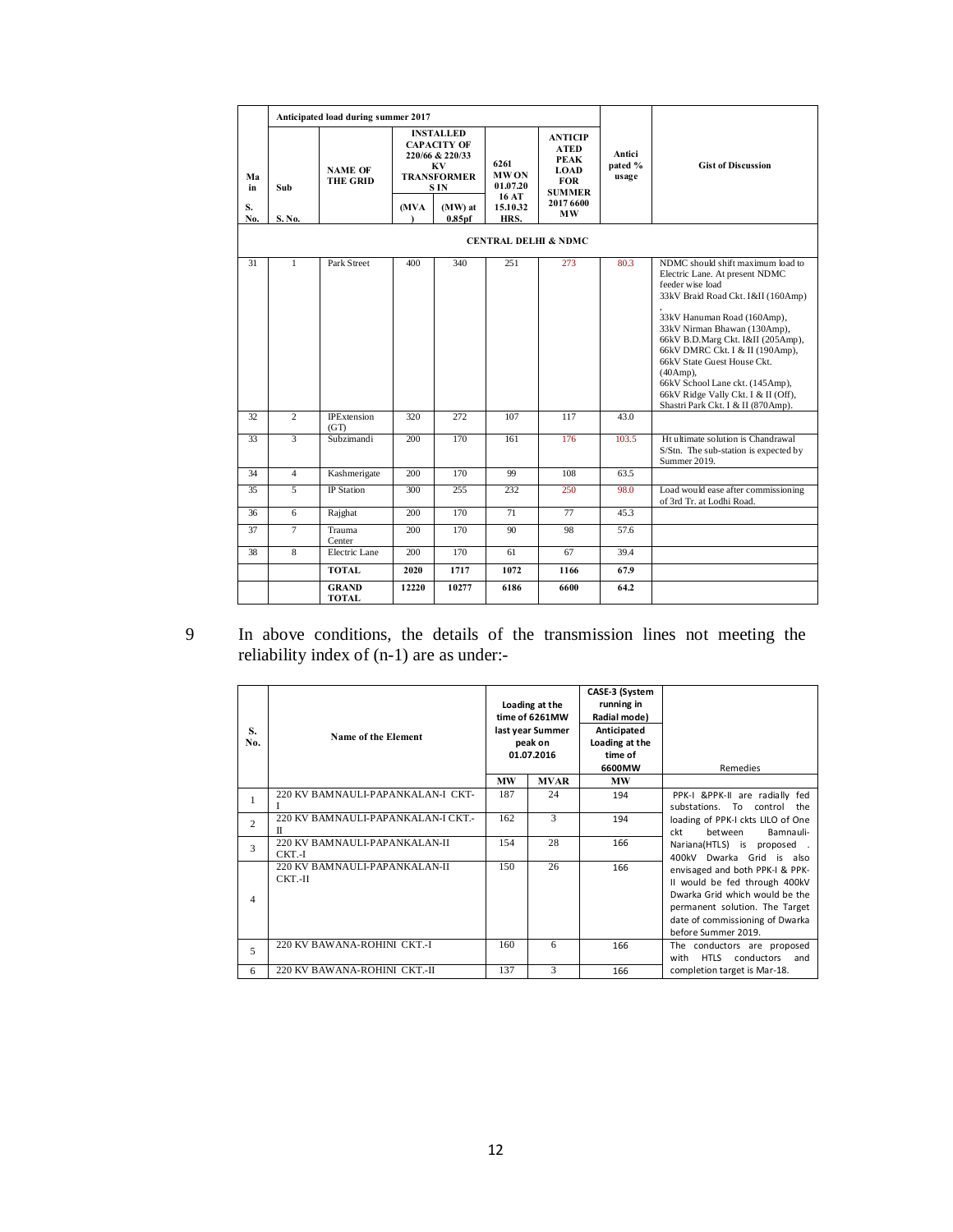| S.<br>No. | Name of the Element                         |                | Loading at the<br>time of 6261MW<br>last year Summer<br>peak on<br>01.07.2016 | CASE-3 (System<br>running in<br>Radial mode)<br>Anticipated<br>Loading at the<br>time of<br>6600MW | Remedies                                                                                                                      |  |  |
|-----------|---------------------------------------------|----------------|-------------------------------------------------------------------------------|----------------------------------------------------------------------------------------------------|-------------------------------------------------------------------------------------------------------------------------------|--|--|
|           |                                             | <b>MW</b>      | <b>MVAR</b>                                                                   | <b>MW</b>                                                                                          |                                                                                                                               |  |  |
| $\tau$    | 220 KV BTPS - BALLABGARH CKT. - I           | $-131$         | $-11$                                                                         | $-149$                                                                                             | Loading conditions would be<br>resolved by commissioning of<br>400kV Tughalkabad. The Target                                  |  |  |
| 8         | 220 KV BTPS - BALLABGARH CKT. - II          | $-128$         | $-9$                                                                          | $-149$                                                                                             | date of commissioning is before<br>summer-19 and Reconductoring<br>of<br>ckts<br>is<br>also<br>under<br>consideration of CEA. |  |  |
| 9         | 220 KV GOPALPUR-MANDAULA CKT.-I             | $-176$         | $-22$                                                                         | $-188$                                                                                             | The commissioning of 220kV<br>Sanjay Gandhi Transport Nagar<br>and Chandrawal would ease the                                  |  |  |
| 10        | 220 KV GOPALPUR-MANDAULA CKT.-II            | $-179$         | $-25$                                                                         | $-188$                                                                                             | loading condition of Gopalpur.<br>The<br>date<br>Target<br>of<br>commissioning is before Summer<br>$-19.$                     |  |  |
| 11        | 220 KV MEHRAULI-BTPS CKT.-I                 | $-80$          | $-15$                                                                         | $-140$                                                                                             | The conductors are proposed to                                                                                                |  |  |
| 12        | 220 KV MEHRAULI-BTPS CKT.-II                | $-81$          | $-15$                                                                         | $-140$                                                                                             | be augmented with HTLS<br>conductors and the completion<br>target is before Summer-19.                                        |  |  |
| 13        | 220 KV OKHLA-BTPS CKT.-I                    | $-161$         | $\mathbf{0}$                                                                  | $-168$                                                                                             | Okhla is proposed to be                                                                                                       |  |  |
| 14        | 220 KV OKHLA-BTPS CKT-II                    | $-162$         | $-4$                                                                          | $-168$                                                                                             | connected to 400kV Tuglakabad<br>S/stn after that loading will be<br>reduce. The Sub-station is<br>expected by Summer 2019.   |  |  |
| 15        | 220 KV PRAGATI-PARK STREET CKT.-I           | 113            | $-10$                                                                         | 137                                                                                                | Establishment of 400kV                                                                                                        |  |  |
| 16        | 220 KV PRAGATI-PARK STREET CKT.-II          | 141            | $\cdot$                                                                       | 137                                                                                                | Maharani Bagh (New) would<br>resolve the loading conditions<br>and interconnection with new<br>stations.                      |  |  |
| 17        | 220 KV WAZIRABAD-MANDAULA CKT.-I            | $-186$         | $-25$                                                                         | $-152$                                                                                             | Establishment of 400kV                                                                                                        |  |  |
| 18        | 220 KV WAZIRABAD-MANDAULA CKT.-II           | $-171$         | 3                                                                             | $-152$                                                                                             | Maharani Bagh(New) would                                                                                                      |  |  |
| 19        | 220 KV WAZIRABAD-MANDAULA CKT.-<br>Ш        | $-184$         | $-31$                                                                         | $-152$                                                                                             | resolve the loading conditions.                                                                                               |  |  |
| 20        | 220 KV WAZIRABAD-MANDAULA CKT.-<br>IV       | $-191$         | $-28$                                                                         | $-152$                                                                                             |                                                                                                                               |  |  |
| 21        | 220 KV HARSH VIHAR - PREET VIHAR<br>CKT. -I | $\overline{0}$ | $\overline{0}$                                                                | 228                                                                                                | Establishment of 400kV Mahrani<br>Bagh(New) would resolve the                                                                 |  |  |
| 22        | 220 KV HARSH VIHAR - PREET VIHAR<br>CKT.-II | $\overline{0}$ | $\overline{0}$                                                                | 228                                                                                                | loading conditions.                                                                                                           |  |  |
| 23        | 220 KV PREET VIHAR - PATPARGANJ CKT.<br>-T  | $\mathbf{0}$   | $\mathbf{0}$                                                                  | 198                                                                                                | Establishment of 400kV Mahrani<br>Bagh(New) would resolve the                                                                 |  |  |
| 24        | 220 KV PREET VIHAR - PATPARGANJ CKT.<br>-П  | $\Omega$       | $\Omega$                                                                      | 198                                                                                                | loading conditions. The Sub-<br>station is expected by Summer<br>2019.                                                        |  |  |

- 10 Other general decisions.
- a) All the transformers should be allowed to load upto the full rated capacity. To avoid trippings of other transformers due to the tripping of any of the transformer, critically loaded S/Stn. like Pappankala-I, Park Street, Najafgarh, Rohini, Wazirpur, Narela, Sabzi Mandi etc. should be provided with special protection scheme and load to be identified by Protection Department in coordination with DISCOMs.
- b) The following long outage Transmission System elements be put on service as targeted without any further slippage. In the event of forced outages/break down of transmission element available generation at the load centres namely IPGCL $\&$  GT and Pragati and BTPS would be enhanced to control the line loadings.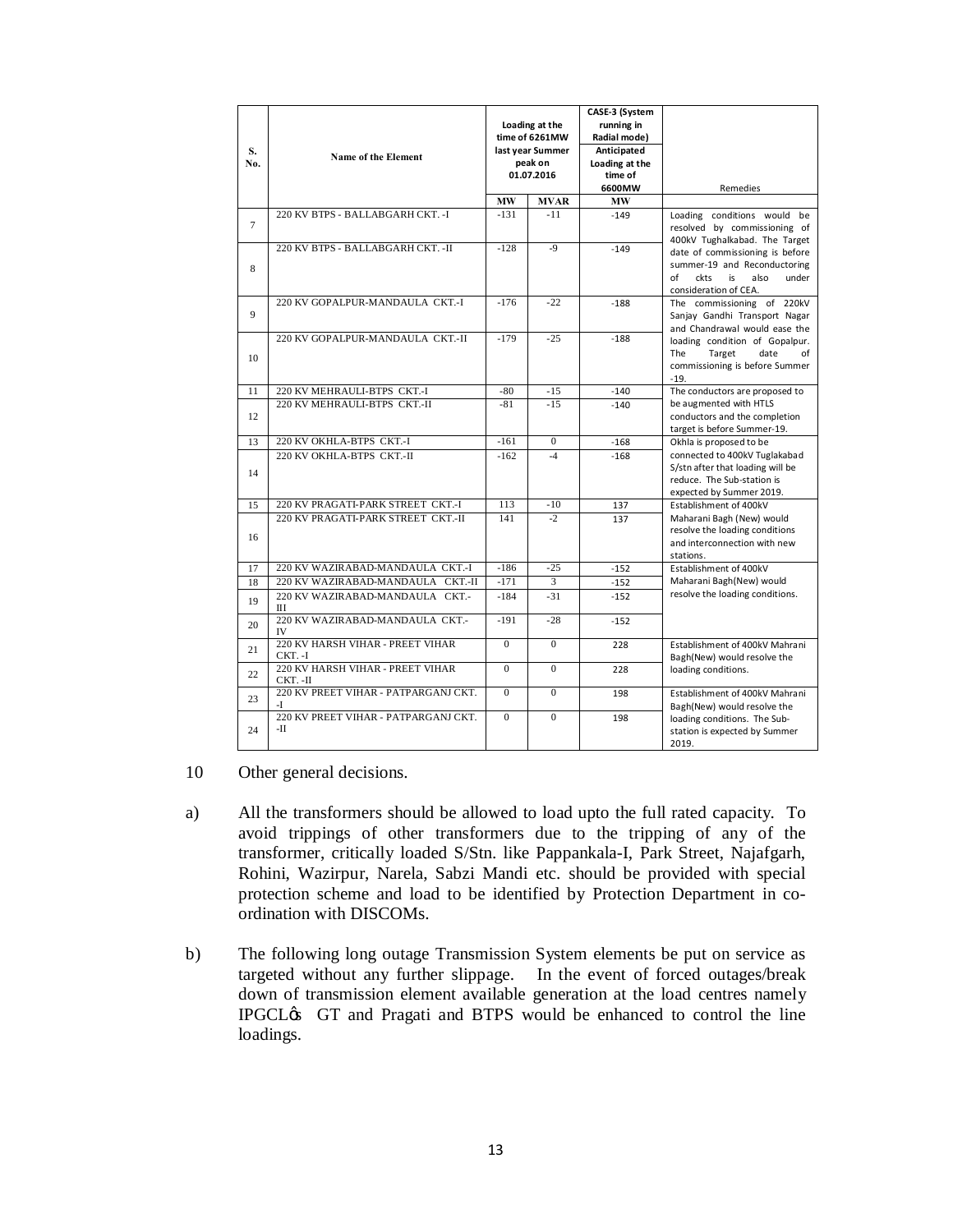| Sr.            | <b>NAME OF THE</b>      | DATE & TIME OF |       | <b>REMARKS</b>                              |
|----------------|-------------------------|----------------|-------|---------------------------------------------|
| N <sub>0</sub> | <b>ELEMENT</b>          | <b>OUTAGE</b>  |       |                                             |
| $\mathbf{1}$   | 400kV Bamnauli ó        | 22.05.2016     | 20:30 | Dead end tower-169 along with gantry        |
|                | Jhatikara Ckt-I         |                |       | collapsed at Bamnauli end on 22.05.2016.    |
|                |                         |                |       | Ckt-II charged on ERS. The tower is         |
|                |                         |                |       | expected to be revived by end of April      |
|                |                         |                |       | 2017                                        |
| 2              | 315MVA ICT-I at         | 11.12.2016     | 08:37 | Tx. damaged. Tx available at Mundka         |
|                | 400kV Bawana            |                |       | will be installed in its place. Expected by |
|                |                         |                |       | 31.03.2017. No load constraints at          |
|                |                         |                |       | Bawana as there are five 315MVA ICTs        |
|                |                         |                |       | are there                                   |
| 3              | 220/66kV 100MVA Pr      | 04.09.2016     | 06:35 | $HV$ side $Y'$ phase winding damaged. The   |
|                | <b>Tr.-III AT 220kV</b> |                |       | Tx. is being replaced with 160MVA Tx.       |
|                | Pappankalan-I           |                |       | available at 220kV Kanjhawala S/Stn.        |
|                |                         |                |       | Expected by 10.04.2017                      |
| $\overline{4}$ | 220/33kV 100MVA         | 19.10.2016     | 16:48 | Problem in Tx winding. To be attended       |
|                | PR.TR.-I AT 220kV       |                |       | by OEM 6 EMCO at their site. Expected       |
|                | Wazirpur                |                |       | by 31.07.2017.                              |
|                |                         |                |       | During the discussion, TPDDL                |
|                |                         |                |       | representative informed that they had       |
|                |                         |                |       | discussion with MD, DTL on this issue       |
|                |                         |                |       | and it was decided that 100MVA              |
|                |                         |                |       | Transformer for Preet Vihar would be        |
|                |                         |                |       | diverted to Wazirpur and Commissioned       |
|                |                         |                |       | before $1st$ of May 2017.                   |
| 5              | 220/33kV 100MVA Pr.     | 01.12.2016     | 08:38 | D.G.A. results of Tr. Oil are not within    |
|                | Tx.-II at Geeta Colony  |                |       | permissible limits. The Tx is being         |
|                |                         |                |       | replaced. Expected by end of April 2017     |
| 6              | 220/33kV 100MVA Pr.     | 11.09.2016     | 20:43 | Tx to be replaced. Expected by second       |
|                | Tr.-II at 220kV Park    |                |       | week of April 2017.                         |
|                | <b>Street</b>           |                |       |                                             |
| $\overline{7}$ | 220kV Maharani Bagh     | 08.12.2016     | 13:30 | Shut-down availed by PWD till March         |
|                | ó Gazipur Ckt-I & II    |                |       | 2017 for construction of extended portion   |
|                |                         |                |       | of Barapulla flyover.                       |

c) In the Grid Coordination Meeting held on 18.01.2017, Distribution Licensees have intimated that following elements would be added to enhance the reliability of supply for Summer 2017.

#### **BYPL**

| S.<br>No.      | <b>Details of augmentation</b>                                                                    | <b>Scheduled</b><br>completion<br>date | DTL's integration requirement &<br>updated status                                                                                                                                                 |
|----------------|---------------------------------------------------------------------------------------------------|----------------------------------------|---------------------------------------------------------------------------------------------------------------------------------------------------------------------------------------------------|
| 1              | Establishment of 33/11 KV I/D GIS Grid<br>Sub-Stn with 2X25MVA, Power Transf. at<br>Tibia College | Marchø 17                              | Two additional bays are required to be.<br>established at Park Street. Steering<br>Committee meeting (SCM) approved<br>the scheme in its meeting held on<br>30.06.2016. Scheme under preparation. |
| $\overline{2}$ | Providing In-feed to the Tibia College Grid<br>from 220 KV Park Street Grid                       | Marchø17                               | -do-                                                                                                                                                                                              |
| 3              | GH-II 25 MVA                                                                                      | Marcho 17                              |                                                                                                                                                                                                   |
| $\overline{4}$ | Dallupura 25 MVA                                                                                  | June $\varnothing$ 17                  |                                                                                                                                                                                                   |
| 5              | Ghonda 25 MVA                                                                                     | July@17                                |                                                                                                                                                                                                   |
| 6              | Dwarkapuri 25 MVA                                                                                 | Apr $17$                               |                                                                                                                                                                                                   |
| $\overline{7}$ | 15 to 25 MVA BG Road                                                                              | Marcho 17                              |                                                                                                                                                                                                   |
| $\mathbf{8}$   |                                                                                                   |                                        |                                                                                                                                                                                                   |
| 9              | Conversion of O/H portion into U/G cable<br>from 33 KV Narayna Grid to DMS Grid.                  | Marchø17                               |                                                                                                                                                                                                   |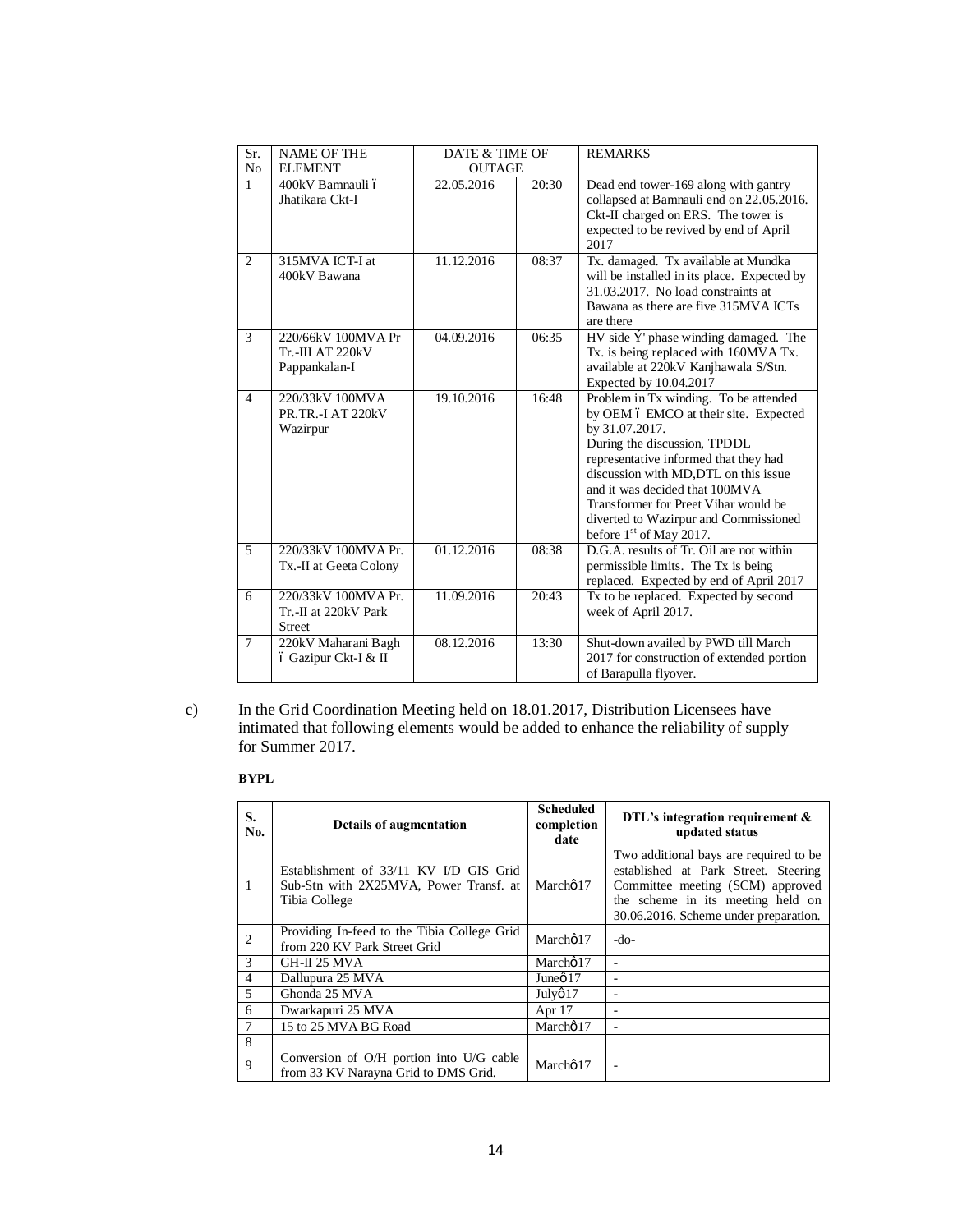| S.  | <b>Details of augmentation</b>                                       | <b>Scheduled</b>   | DTL's integration requirement $&$                                                                                                                                                                                                                                                                                                                                                                                                                                                                                                                                                                                                                                                                                                                                                                                                                                                                                                                                                  |
|-----|----------------------------------------------------------------------|--------------------|------------------------------------------------------------------------------------------------------------------------------------------------------------------------------------------------------------------------------------------------------------------------------------------------------------------------------------------------------------------------------------------------------------------------------------------------------------------------------------------------------------------------------------------------------------------------------------------------------------------------------------------------------------------------------------------------------------------------------------------------------------------------------------------------------------------------------------------------------------------------------------------------------------------------------------------------------------------------------------|
| No. |                                                                      | completion<br>date | updated status                                                                                                                                                                                                                                                                                                                                                                                                                                                                                                                                                                                                                                                                                                                                                                                                                                                                                                                                                                     |
| 10  | Replacement of 33 KV MOCB with VCB                                   | Marcho 17          | $\overline{\phantom{a}}$                                                                                                                                                                                                                                                                                                                                                                                                                                                                                                                                                                                                                                                                                                                                                                                                                                                                                                                                                           |
| 11  | Replacement of 66 KV MOCB with SF6<br><b>Circuit Breakers</b>        | Marcho 17          |                                                                                                                                                                                                                                                                                                                                                                                                                                                                                                                                                                                                                                                                                                                                                                                                                                                                                                                                                                                    |
| 12  | Replacement of Old CRP                                               | Marchø17           | ÷,                                                                                                                                                                                                                                                                                                                                                                                                                                                                                                                                                                                                                                                                                                                                                                                                                                                                                                                                                                                 |
| 13  | Modification In DMS Grid                                             | Marchø17           | $\bar{\phantom{a}}$                                                                                                                                                                                                                                                                                                                                                                                                                                                                                                                                                                                                                                                                                                                                                                                                                                                                                                                                                                |
| 14  | 220kV Preet Vihar to Preet Vihar and CBD-I                           |                    | Allocation of two Bays at 220 KV<br>Vihar<br>Grid.<br>33kV<br>Preet<br>feeder<br>alignments has been discussed in the<br>SCM held on 10.07.2015, 20.10.2015<br>and 10.03.2016 wherein following<br>feeder<br>arrangements<br>have<br>been<br>finalized.<br>Preet Vihar Grid 6 Feb 2017<br>$\bullet$<br>CBD-1 Grid 6 Feb 2017<br>$\bullet$<br>Guruangad Nagar óApr-2017<br>$\bullet$<br>Shakar Pur óApr-2017<br>$\bullet$<br>CBD-2-2017-18<br>٠<br>Dwarka puri 2017-18<br>$\bullet$<br>Jhilmil Indl. Area2017-18<br>$\bullet$<br>GT Road -2017-18<br>$\bullet$<br>Karkardooma-2017-18<br>$\bullet$<br>Kanti Nagar-2017-18<br>Steering Committee had also stressed to<br>ensure more evacuation from the S/Stn., so<br>that existing S/Stns./Systems are not over<br>stressed and to ensure maximum evacuation<br>from 945MVA, 400kV Harsh Vihar S/Stn.<br>The Preet Vihar S/Stn. is being established<br>by PGCIL on behalf of DTL and is in the<br>advance stage of commissioning. |
| 15  | 220kV Preet Vihar to Guru Angad Nagar<br>and ShakarPur By LILO       | Juneø 17           | $-do-$                                                                                                                                                                                                                                                                                                                                                                                                                                                                                                                                                                                                                                                                                                                                                                                                                                                                                                                                                                             |
| 16  | Addition 25 MVA at Vivek Vihar                                       | Mayø17             | L.                                                                                                                                                                                                                                                                                                                                                                                                                                                                                                                                                                                                                                                                                                                                                                                                                                                                                                                                                                                 |
| 17  | Providing 33KV Infeed for New Grid, C-<br><b>Block Krishna Nagar</b> | Apr 2017           | Installation of equipments in 2 Nos<br>Bays (already allocated to BYPL) at<br>220 KV Geeta Colony. The work has<br>been awarded.<br>Expected by April<br>2017. In the meantime, 33kV Geeta<br>Colony Ckrs is proposed to be LILOed<br>at Krishna Nagar.                                                                                                                                                                                                                                                                                                                                                                                                                                                                                                                                                                                                                                                                                                                            |
| 18  | Shifting of EHV network at NH-24 due to<br>widening of Road by NHAI  | Mayø17             | $\overline{a}$                                                                                                                                                                                                                                                                                                                                                                                                                                                                                                                                                                                                                                                                                                                                                                                                                                                                                                                                                                     |

## BRPL

| S.<br>No.                   | <b>Details of augmentation proposed</b>  | <b>Scheduled</b><br>completion<br>date | DTL's integration requirement and<br>updated status |
|-----------------------------|------------------------------------------|----------------------------------------|-----------------------------------------------------|
|                             | Transformer<br>Additional<br>Power<br>at | $Oct-16$                               | Commissioned                                        |
| 1                           | Jaffarpur                                |                                        |                                                     |
|                             | Additional Power Transformer at Jamia    | Apr 17                                 | Commissioning of 220/33 kV S/Stn. at                |
|                             |                                          |                                        | Maharani Bagh.                                      |
|                             |                                          |                                        | Board of Directors of DTL has approved              |
|                             |                                          |                                        | the scheme in its meeting held on                   |
|                             |                                          |                                        | 26.12.2015. 220/33kV GIS is also                    |
|                             |                                          |                                        | envisaged to be established by Powergrid            |
|                             |                                          |                                        | in MoU Route on behalf of DTL. 400kV                |
|                             |                                          |                                        | ISTS at Maharani Bagh (instead of                   |
|                             |                                          |                                        | Rajghat) is being established. All possible         |
|                             |                                          |                                        | efforts are taken for commissioning of S/Stn.       |
|                             |                                          |                                        | by Dec 2018 as minimum time line for                |
| $\mathcal{D}_{\mathcal{L}}$ |                                          |                                        | completion of such type of GIS is 2 years.          |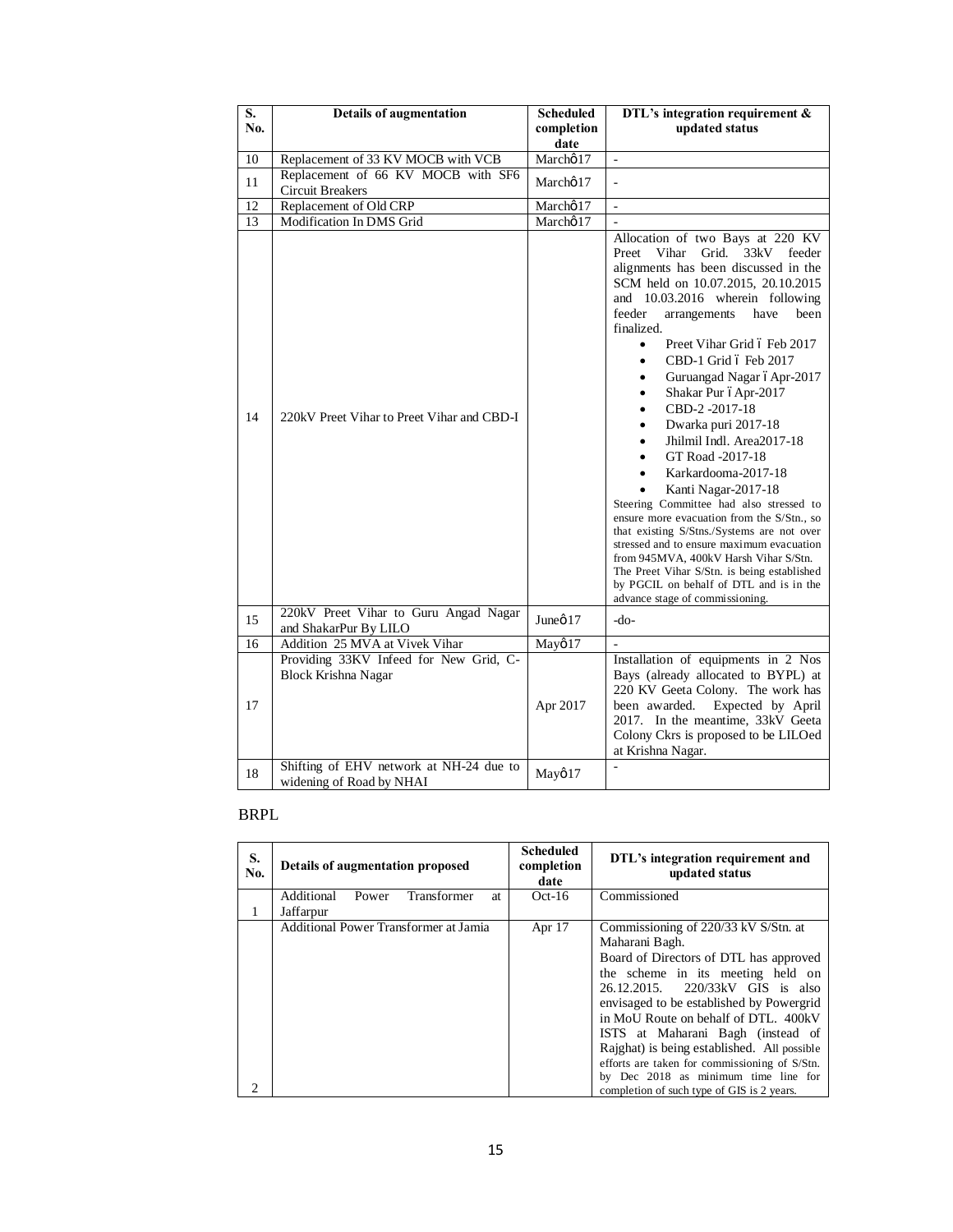| $\overline{\mathbf{S}}$ . | <b>Details of augmentation</b>                                               | <b>Scheduled</b>   | DTL's integration requirement &                                                                   |
|---------------------------|------------------------------------------------------------------------------|--------------------|---------------------------------------------------------------------------------------------------|
| No.                       |                                                                              | completion<br>date | updated status                                                                                    |
|                           | Additional Power Transformer at A-4                                          | MAr, 17            | Additional<br>1x100MVA<br>Power                                                                   |
|                           | Paschim Vihar                                                                |                    | Transformer at Peeragarhi.                                                                        |
|                           |                                                                              |                    | For reliability of the S/Stn. is concerned, the<br>$3rd 100MVA Tx$ . is likely to be commissioned |
| 3                         |                                                                              |                    | by June 2017.                                                                                     |
|                           | ETC of 3 <sup>rd</sup> additional 66/11 kV 25MVA                             | Feb,17             |                                                                                                   |
| 4                         | Power Transformer at DJB Najafgarh<br>Grid S/Stn.                            |                    |                                                                                                   |
|                           | ETC of 4th additional 66/11 kV 25MVA                                         | Apr,17             | $\sim$                                                                                            |
|                           | Power Transformer at G-3 Bindapur Grid                                       |                    |                                                                                                   |
| 5                         | $S/S$ tn.                                                                    |                    |                                                                                                   |
|                           | Augmentation of PTR-1 & 3 at 33/11 kV<br>Mukherjee park Grid Substation from | Mar, 17            | Commissioning of 220 kV Budella.                                                                  |
|                           | $2x16$ MVA to $2x25$ MVA                                                     |                    | The DTL Board has already approved the<br>scheme in its meeting held on 04.11.2015.               |
|                           |                                                                              |                    | Presently, the scheme is under tendering stage.                                                   |
|                           |                                                                              |                    | However, the in-feed is earmarked from the<br>upcoming 400kV ISTS Dwarka to be                    |
|                           |                                                                              |                    | established by PGCIL. The land has been                                                           |
|                           |                                                                              |                    | handed over to PGCIL. As such the S/Stn. is<br>expected by 2018-19. By the time, the              |
| 6                         |                                                                              |                    | 220/66kV S/Stn. Budella would also be                                                             |
|                           |                                                                              |                    | commissioned. However, all possible efforts<br>are taken to commissioning of S/Stn. by 2018-      |
|                           |                                                                              |                    | 19 as minimum time line for completion of                                                         |
|                           |                                                                              |                    | such type of GIS is 2 years.<br>Further, BRPL should ensured full utilisation                     |
|                           |                                                                              |                    | of available sources at PPK-III, Mundka etc. to                                                   |
|                           |                                                                              |                    | reduce burden on the already available                                                            |
|                           | Transformer<br>Additional<br>Power<br>at                                     | May, 17            | sources.<br>Commissioning of 220 kV Budella.                                                      |
| $\overline{7}$            | Chaukhandi                                                                   |                    | Already explained at S No. 6 above.                                                               |
|                           | Augmentation of PTR-1 & 3 at 66/11 kV<br>Batra Grid S/Stn. from 2x20MVA to   | Apr, $17$          | Commissioning of 220/66kV Tuglakabad S/Stn.<br>The establishment of 220/66kV substation at        |
|                           | 2x31.5MVA                                                                    |                    | Tuglakabad is required to be carried out by                                                       |
|                           |                                                                              |                    | PGCIL as per the provisions of MoU executed<br>with DTL and PGCIL on 28.11.2014 as                |
|                           |                                                                              |                    | deposit work.                                                                                     |
|                           |                                                                              |                    | After completion of all formalities, the land of<br>Tuglakabad was handed over to PGCIL last      |
|                           |                                                                              |                    | week of July, 2016. As per PGCIL report, all                                                      |
| 8                         |                                                                              |                    | works under MoUs have already been<br>awarded.<br>The establishment of 400kV                      |
|                           |                                                                              |                    | substations and associated wok may at least                                                       |
|                           |                                                                              |                    | take two years. As such, completion of 400kV<br>substation<br>Tuglakabad<br>associated<br>and     |
|                           |                                                                              |                    | evacuation system may be completed by                                                             |
|                           |                                                                              |                    | December 2018. As such, 220/66kV, 160MVA<br>Transformers with 66kV GIS would be                   |
|                           |                                                                              |                    | established<br>along<br>with 400kV<br><b>GIS</b><br>at                                            |
|                           | Augmentation of PTR-2 $&$ 3 at 66/11 kV                                      | May-17             | Tuglakabad.<br>Commissioning of 220 kV Pappankalan-                                               |
|                           | G-5 Matiyala Grid S/Stn. from 2x20                                           |                    | Ш.                                                                                                |
|                           | MVA to 2x31.5 MVA                                                            |                    | The work of establishment of Pappankalan-III                                                      |
| 9                         |                                                                              |                    | S/Stn. is entrusted to PGCIL as deposit mode.<br>Due to contractual issues the award was          |
|                           |                                                                              |                    | delayed Normally, the completion period of                                                        |
|                           |                                                                              |                    | the S/Stn. being AIS is one year and is<br>expected by August 2017.                               |
| 10                        | ETC of 4th additional 66/11 kV 25 MVA                                        | $May-17$           |                                                                                                   |
|                           | Power Tx at G-2 PPK Grid S/Stn.<br>ETC of 4th additional 66/11 kV 25 MVA     | $May-17$           | Commissioning of 220 kV Budella.                                                                  |
| 11                        | Power Tx at Paschim Vihar Grid S/Stn.                                        |                    | Already explained at S No. 9 above.                                                               |
| 12                        | New Grid at Fatehpur Beri                                                    | Jan $18$           |                                                                                                   |
| 13                        | New Grid at G-7 Dwarka                                                       | May, 17            | Commissioning of 220 kV Pappankalan-<br>III. Already explained at S No.9 above.                   |
|                           | New Grid at Mithapur                                                         | May, 17            | Commissioning of 220 kV Tughlakabad                                                               |
| 14                        |                                                                              |                    | Already explained at S No.8above                                                                  |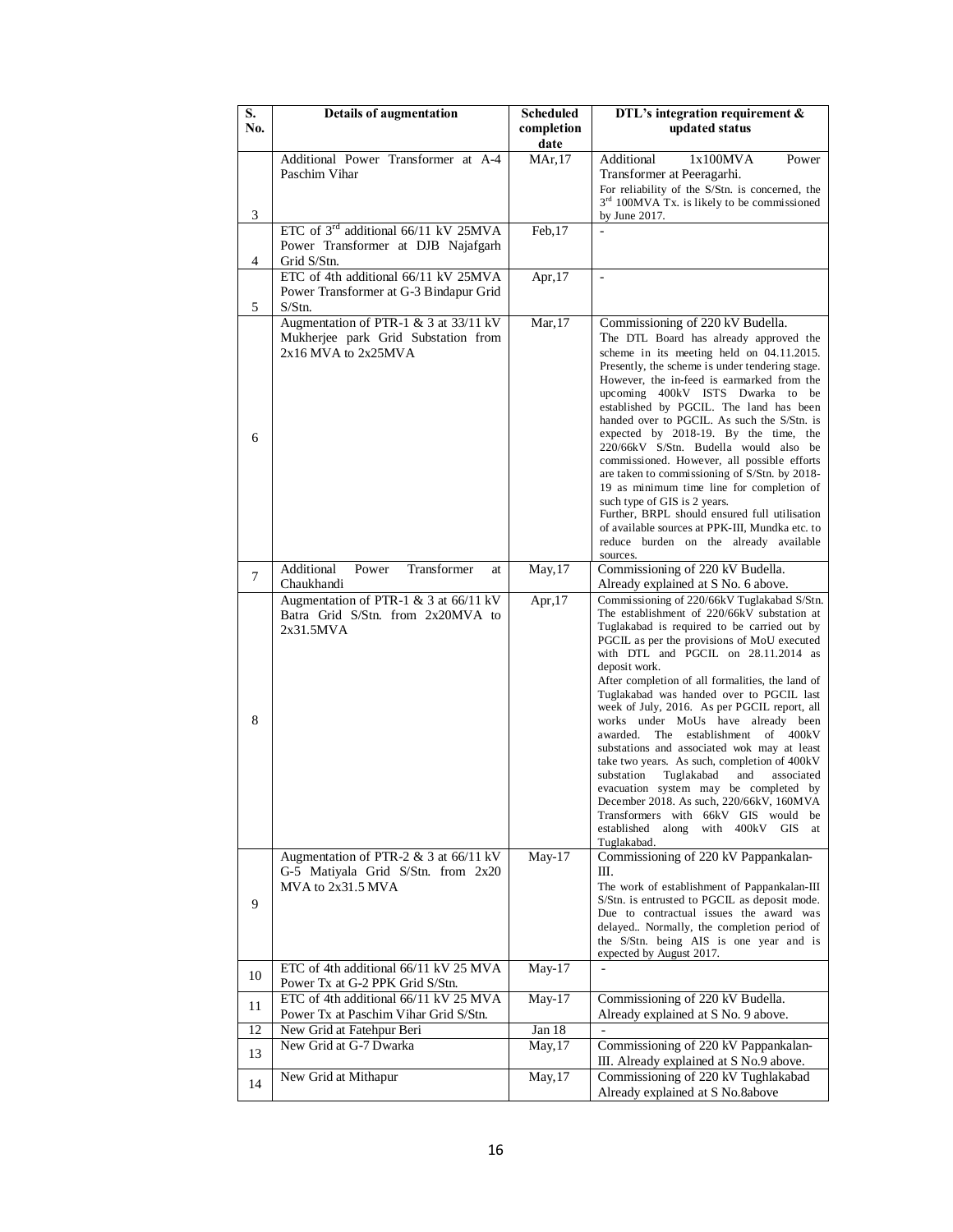#### **TPDDL**

| S.<br>No.      | <b>Details of</b><br>priority<br>work                                                                                                                                                                                                                      | <b>DERC</b><br><b>Approval</b> | <b>Expected</b><br>completion<br>date | DTL's integration<br>requirement                                                                             | DTL's integration requirement and<br><b>Updated status</b>                                                                                                                                                                                                                                                                                                                                                                                                                                                                                                                                                                                                                                                                                                                                                                                                                                                                                                                                                                                                                                                                                                                                                                                                                                                                                                                                                                                                                                                                                                                                                                                                                                                                                                                                                                                                                                                                                                                                                                                                                                                                                                                                                                                                                                                                                                                                                                                                                                                                            |
|----------------|------------------------------------------------------------------------------------------------------------------------------------------------------------------------------------------------------------------------------------------------------------|--------------------------------|---------------------------------------|--------------------------------------------------------------------------------------------------------------|---------------------------------------------------------------------------------------------------------------------------------------------------------------------------------------------------------------------------------------------------------------------------------------------------------------------------------------------------------------------------------------------------------------------------------------------------------------------------------------------------------------------------------------------------------------------------------------------------------------------------------------------------------------------------------------------------------------------------------------------------------------------------------------------------------------------------------------------------------------------------------------------------------------------------------------------------------------------------------------------------------------------------------------------------------------------------------------------------------------------------------------------------------------------------------------------------------------------------------------------------------------------------------------------------------------------------------------------------------------------------------------------------------------------------------------------------------------------------------------------------------------------------------------------------------------------------------------------------------------------------------------------------------------------------------------------------------------------------------------------------------------------------------------------------------------------------------------------------------------------------------------------------------------------------------------------------------------------------------------------------------------------------------------------------------------------------------------------------------------------------------------------------------------------------------------------------------------------------------------------------------------------------------------------------------------------------------------------------------------------------------------------------------------------------------------------------------------------------------------------------------------------------------------|
| $\mathbf{1}$   | Installation of<br>66/33 kV 50<br>MVA PTR at<br>A-7 Narela<br>Grid                                                                                                                                                                                         | Yes                            | May 2017                              | 33kV Supply from 220<br>kV Narela to AIR<br>Khampur Grid through<br>66/33kV<br>30<br><b>MVA</b><br>PTR.      | To ensure reliable supply to AIR Khampur<br>Grid, 33kV Supply from 220kV Narela Grid<br>(66/33 kV 30 MVA PTR) to AIR Khampur<br>shall remain continue till the<br>Grid<br>commissioning of 66/33kV 50 MVA PTR at<br>A-7 Narela Grid.                                                                                                                                                                                                                                                                                                                                                                                                                                                                                                                                                                                                                                                                                                                                                                                                                                                                                                                                                                                                                                                                                                                                                                                                                                                                                                                                                                                                                                                                                                                                                                                                                                                                                                                                                                                                                                                                                                                                                                                                                                                                                                                                                                                                                                                                                                  |
| $\overline{c}$ | Installation of<br>additional<br>33/11kV, 25<br>$MVA$ 3 <sup>rd</sup><br>Power<br>Transformer<br>at Gulabi<br>Bagh Grid<br>along with<br>conversion of<br>33kV<br>Shahzada<br>Bagh-Gulabi<br>Bagh circuit<br>from single<br>cable to twin<br>cable circuit | Yes                            | 30 <sup>th</sup><br>Apr, 2017         | Commissioning<br>1)<br>of 220kV Chandrawal<br>S/Stn.<br>2) Commissioning of<br>220 kV Dev Nagar<br>$S/S$ tn. | To achieve N-1 of 33kV infeed circuits at<br>Gulabi Bagh Grid, one additional 33kV<br>direct circuit from 220kV Karol Bagh (or<br>Dev<br>Nagar)<br>is<br>required.<br>Besides that 161 MW is already captured at<br>the time of Delhi Peak $(01.07.2016)$ against<br>the 200 MVA transformation capacity at<br>220kV Subzi Mandi Grid. Both 100 MVA<br>PTR-1&2 have already loose N-1 and may<br>also got overloaded during Summer'17.<br>Therefore to achieve N-1 of 100 MVA PTRs<br>Subzi<br>Mandi Grid, early<br>at<br>220kV<br>commissioning of 220/33kV Chandrawal<br>Grid is required.<br>The installation 220/33kV Chandrawal<br>S/Stn. was approved by Board of Directors<br>of DTL in its meeting held on 26.12.2015.<br>The scheme is presently under tendering<br>stage. The main in feed of the S/Stn. is<br>envisaged from 400kV Rajghat now being<br>established at Maharani Bagh. The same was<br>delayed due to shifting of location from<br>Rajghat due to NGT stipulations. Due to this,<br>the commissioning of Chandrawal S/Stn. is<br>also delayed. However, all possible efforts<br>are taken to commissioning of S/Stn. by<br>2018-19 as minimum time line for<br>completion of such type of GIS is 2 years.<br>scheme<br>mainly<br>The<br>is<br>meant<br>for<br>enhancement of reliability of the area. The<br>area proposed to be fed from this S/Stn. is at<br>present being met through 220kV Subzi<br>Mandi and Kashmiri Gate S/Stns. of DTL.<br>Normally there are no constraints to meet the<br>entire load demand of the area.<br>As far commissioning of 220/33kV Dev<br>Nagar is concerned, L&DO, Ministry of<br>Urban Development, Govt. of India has<br>allocated land for establishment of 220kV<br>S/Stn. by DTL and 33kV S/Stn. by BYPL to<br>Govt. of Delhi.<br>Further the main source to feed the S/Stn.<br>was from the proposed 400kV S/Stn. at<br>Rajghat. Due to NGT stipulations, the site is<br>required to be shifted. Land identified at I.P.<br>also found creating hurdles for the proposed<br>Solar Project. Hence, the location now<br>finalized for establishment of the S/Stn. at<br>Maharani Bagh. The infeed to Dev Nagar is<br>also proposed from 400kV Maharani Bagh<br>Grid.<br>As such, in feed may not be available before<br>2018-19. As soon as land for Dev Nagar is<br>handed over to DTL, the scheme for<br>establishment of 220kV S/Stn. at Dev Nagar<br>would be prepared. Till the time BYPL and<br>TPDDL are required to manage with the<br>available sources. |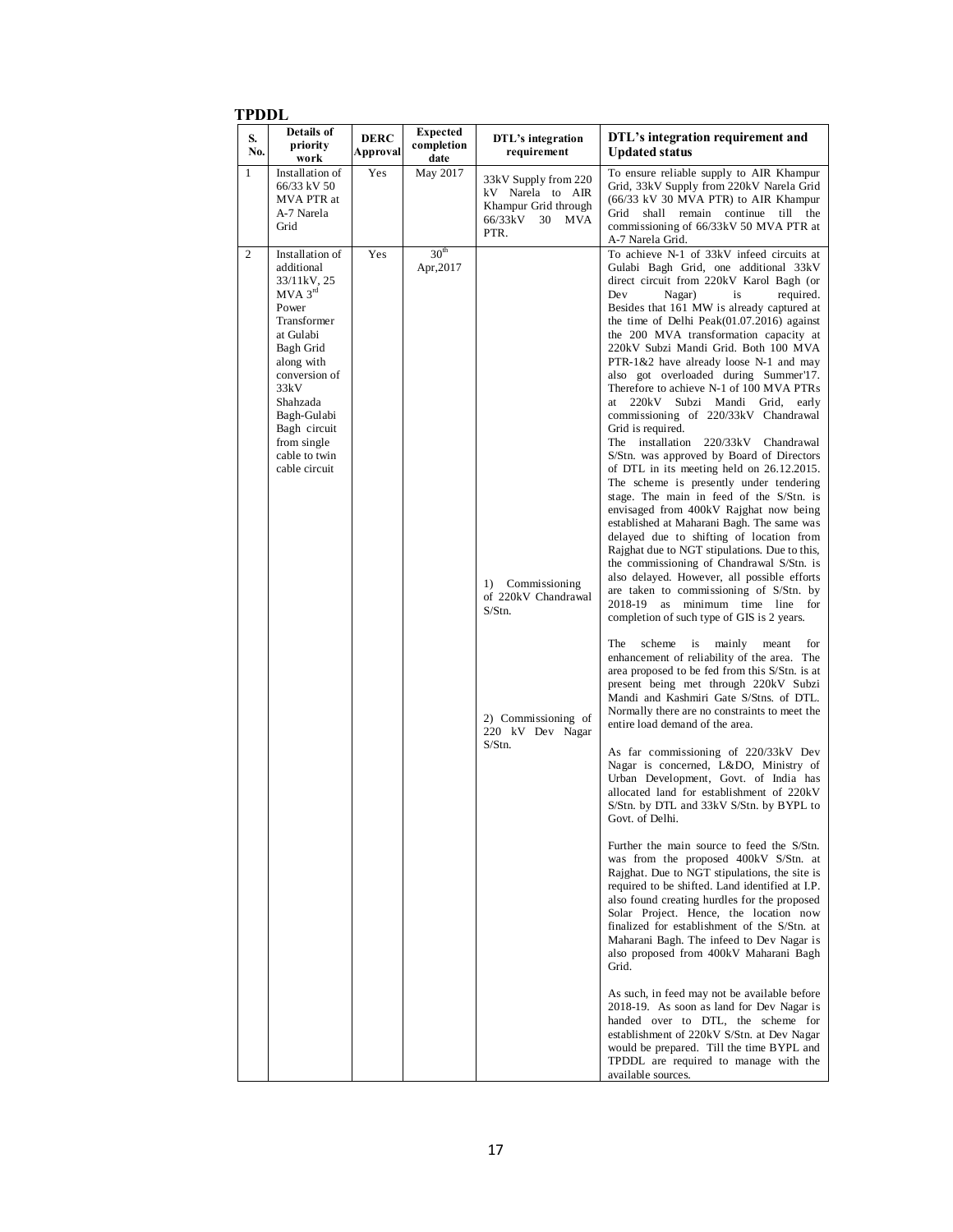| S.<br>No | Details of<br>priority<br>work                                                                                                                            | <b>DERC</b><br>Appro<br>val | <b>Expected</b><br>completion<br>date                   | DTL's<br>integration<br>requirement                                                                                      | integration<br>DTL's<br>requirement<br>and<br><b>Updated status</b>                                                                                                                                                                                                                                                                                                                                                                                                                                                                                                                                                                                                                                                                                                                                                                                                                                                                                                                                                                                                                                                                                                                                                                                                                                                                                                                                                                                                                                                                                                                                                                                                                                                                                                                                                                                                                                                                                                                                                                                                                                                                                                                                                                                                                                                                                                                                                                     |
|----------|-----------------------------------------------------------------------------------------------------------------------------------------------------------|-----------------------------|---------------------------------------------------------|--------------------------------------------------------------------------------------------------------------------------|-----------------------------------------------------------------------------------------------------------------------------------------------------------------------------------------------------------------------------------------------------------------------------------------------------------------------------------------------------------------------------------------------------------------------------------------------------------------------------------------------------------------------------------------------------------------------------------------------------------------------------------------------------------------------------------------------------------------------------------------------------------------------------------------------------------------------------------------------------------------------------------------------------------------------------------------------------------------------------------------------------------------------------------------------------------------------------------------------------------------------------------------------------------------------------------------------------------------------------------------------------------------------------------------------------------------------------------------------------------------------------------------------------------------------------------------------------------------------------------------------------------------------------------------------------------------------------------------------------------------------------------------------------------------------------------------------------------------------------------------------------------------------------------------------------------------------------------------------------------------------------------------------------------------------------------------------------------------------------------------------------------------------------------------------------------------------------------------------------------------------------------------------------------------------------------------------------------------------------------------------------------------------------------------------------------------------------------------------------------------------------------------------------------------------------------------|
| 3        | Establishment<br>of 33kV ESI<br>Hospital Grid<br>feeding from<br>220kV<br>Peeragrahi<br>Grid &<br>interconnectio<br>n with 33kV<br>Sudershan<br>park grid | Yes                         | a)Grid part:<br>30-Sept-17<br>b)Line part:<br>30-Apr-17 | Commissioning<br>of<br>220/33 kV 100 MVA<br>3 <sup>rd</sup> PTR at Peeragarhi<br>Grid.                                   | This circuit shall help to evacuate power<br>from 220 Peeragarhi to Sudarshan Park Grid<br>and dependency on Vishal Grid(BRPL)<br>shall be reduced during N-1. To achieve N-1<br>of 100 MVA PTRs at 220kV Peeragarhi<br>Grid, additional 220/33kV 100MVA is<br>required at 220kV Peeragarhi Grid.<br>The bay for Sudershan Park feeder is ready<br>at Peeragarhi since 20.04.2015 but due to<br>non commissioning of S/Stn. by TPDDL, the<br>bay could not be utilised.<br>As far as<br>reliability of the S/Stn. is concerned the $3rd$<br>100MVA Tx. is likely to be commissioned<br>by January 2017.                                                                                                                                                                                                                                                                                                                                                                                                                                                                                                                                                                                                                                                                                                                                                                                                                                                                                                                                                                                                                                                                                                                                                                                                                                                                                                                                                                                                                                                                                                                                                                                                                                                                                                                                                                                                                                 |
| 4        | Erection of<br>66/11KV<br>Dheerpur<br>Grid                                                                                                                | Yes                         | 30 <sup>th</sup><br>Nov, 2016                           | Commissioning of<br>$\bullet$<br>additional 220/66<br>kV 160 MVA PTR<br>along with 66kV<br>GIS Bays at<br>Gopalpur Grid. | Dheerpur Grid is planned to shift the partial<br>11kV load of 220kV Gopalpur & Indra<br>Vihar Grid. This Grid shall be energised<br>through LILO of existing 66kV Gopalpur-<br>Jahangirpuri Ckt-1&2. There is a capacity<br>constraints due to<br>single $220/66kV$ ,<br>100MVA PTR at Gopalpur Grid. Besides<br>that due to delay in commissioning of 220<br>kV Sanjay Gandhi Transport Nagar (SGTN)<br>Grid, there would be no adequate margin left<br>at Jahangirpuri Grid and there would be a N-<br>1 constraints on 66kV infeed circuits at<br>Jahangirpuri Grid.<br>Therefore early<br>commissioning of additional 220/66 kV 160<br>MVA at 220 kV Gopalpur Grid and 220kV<br>SGTN Grid are required.<br>At present the system consists of one<br>220/66kV, 100MVA Power Tx. feeding<br>66kV Jahangir Puri D/C line & DMRC Ckt<br>from Gopalpur. Jahangir puri load can be<br>fed from 220kV Narela and Rohini S/Stns.<br>DMRC has established 66 kV<br>of DTL.<br>supply from their 220kV Jahangir puri S/Stn.<br>recently<br>to<br>feed<br>Mukundpur<br>RSS.<br>Considering the requirement and to ensure<br>reliability of the areas, a scheme was<br>prepared by DTL for establishment of 02<br>nos. 220/66kV 160MVA transformer and<br>66kV GIS Grid S/Stn. at Gopal Pur S/Stn. of<br>DTL.<br>To avoid disruption of supply the<br>scheme is drawn out as under:-<br>Establishment<br>οf<br>one<br>220/66kV<br>a.<br>160MVA transformer and 66kV GIS<br>with 04 nos. of additional bays.<br>b. Shift the entire 66kV feeder (Jahangir<br>puri $Ckt.1&2&DMRC$ to 66kV GIS.<br>Dismantle the 220/66kV 100MVA Tx<br>c.<br>2 <sup>nd</sup><br>Erect<br>220/66kV<br>d.<br>160MVA<br>Transformer to ensure N-1 reliability.<br>accomplish the entire work the<br>To<br>completion period of project is fixed as 24<br>months.<br>The Board of Directors of DTL approved the<br>scheme in its meeting held on 23.03.2015.<br>Three bidders participated in the tender<br>process. However, only one bid (M/s.<br>SIEMENS) was technically qualified and<br>financial bid got opened considering the<br>urgent requirement. The bidder has quoted<br>the exorbitantly high cost. As such it was<br>decided to drop the tender. Therefore this is<br>required to be refloated again. As an interim<br>arrangement 66kV level is being established<br>at 220kV Shalimar Grid S/Stn. till the<br>commissioning of 66kV GIS and 220/66kV |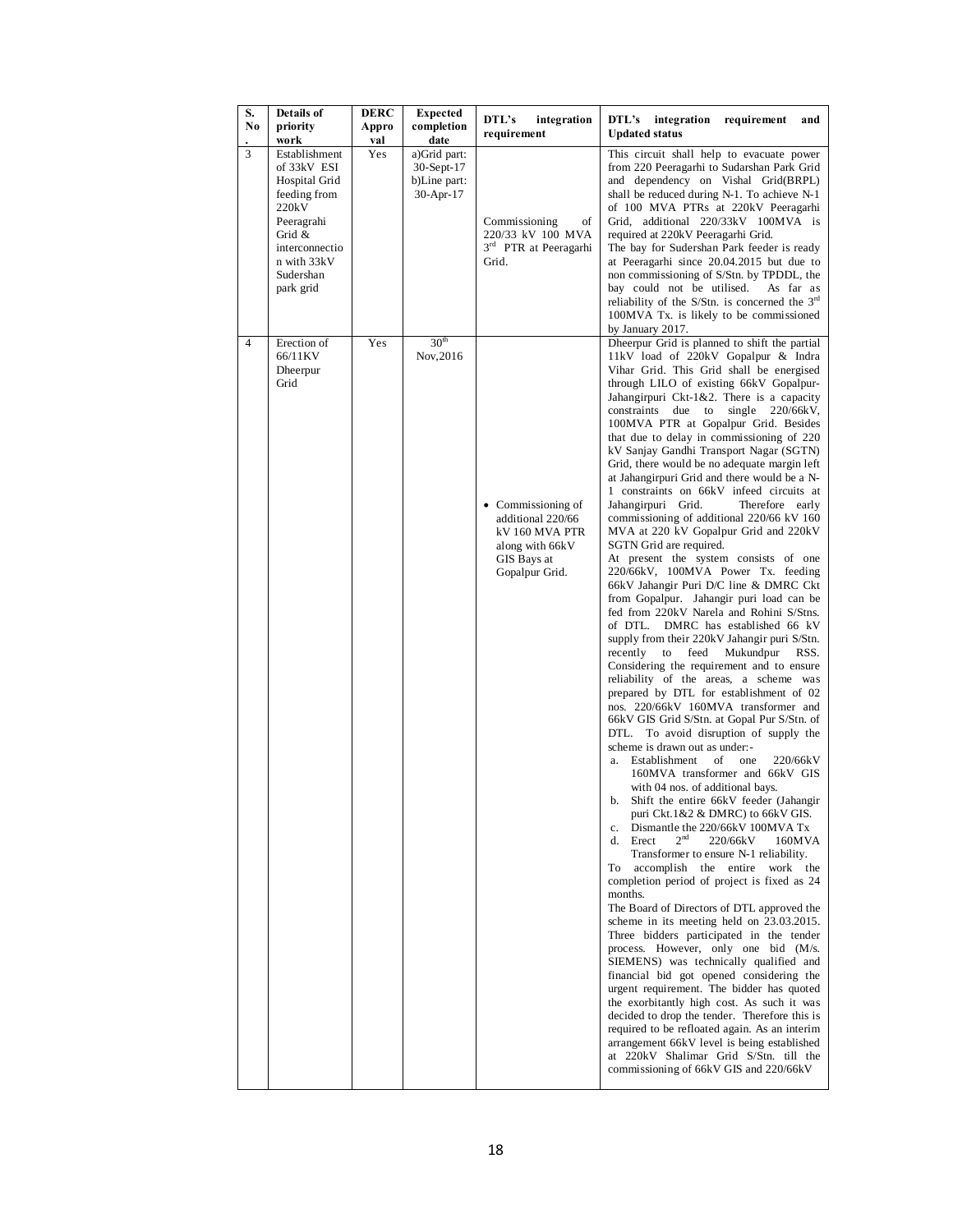| S.<br>No. | Details of<br>priority<br>work                                                                                                                             | DERC<br>Appro<br>val | <b>Expected</b><br>completion<br>date | DTL's integration<br>requirement                                                                                                                      | DTL's integration requirement and<br><b>Updated status</b>                                                                                                                                                                                                                                                                                                                                                                                                                                                                                                                                                                                                                                                                                                                                                                                                                                                                                                      |
|-----------|------------------------------------------------------------------------------------------------------------------------------------------------------------|----------------------|---------------------------------------|-------------------------------------------------------------------------------------------------------------------------------------------------------|-----------------------------------------------------------------------------------------------------------------------------------------------------------------------------------------------------------------------------------------------------------------------------------------------------------------------------------------------------------------------------------------------------------------------------------------------------------------------------------------------------------------------------------------------------------------------------------------------------------------------------------------------------------------------------------------------------------------------------------------------------------------------------------------------------------------------------------------------------------------------------------------------------------------------------------------------------------------|
|           |                                                                                                                                                            |                      |                                       |                                                                                                                                                       | 160MVA Trs. at Gopalpur. The scheme is<br>proposed to implemented by Summer 2017<br>to take care of reliability issue of Gopalpur.                                                                                                                                                                                                                                                                                                                                                                                                                                                                                                                                                                                                                                                                                                                                                                                                                              |
|           |                                                                                                                                                            |                      |                                       | Commissioning of<br>220kV SGTN Grid                                                                                                                   | The establishment of SGTN S/Stn. along<br>with in-feeds was envisaged under Tariff<br>Based Competitive Bidding (TBCB) route.<br>The schemes under TBCB route could not<br>proceed due to lack of experience, as such<br>Govt. of NCTD reviewed the matter and<br>decided to execute these schemes by DTL<br>vide MOM dt. 26.06.2015. As such DTL<br>prepared the scheme and got approval from<br>Board of Directors in its meeting held on<br>04.11.2015. At present, it is under tendering<br>stage. However, all possible efforts are taken<br>to commissioning of S/Stn. by 2018-19 as<br>minimum time line for completion of such<br>type of GIS is 2 years.<br>The scheme is<br>mainly meant for enhancement of the power<br>supply to area The areas proposed to be fed<br>from this S/Stn. are at present being met<br>through 220kV Narela and Gopalpur S/Stns.<br>of DTL.                                                                             |
| 5         | Erection of<br>66/11kV DJB<br>Burari Grid                                                                                                                  | Yes                  | $31st$ Mar,<br>2017                   | 1) Commissioning of<br>additional 220/66 kV<br>160 MVA PTR along<br>with 66kV GIS Bays<br>at Gopalpur Grid.<br>2) Commissioning of<br>220kV SGTN Grid | DJB Burari Grid is planned to feed the load<br>requirement of DJB as well as to shift the<br>partial load from Bhalswa & 220 Gopalpur<br>Grid. This Grid shall be energised through<br>66kV Double circuit connectivity from<br>220kV Gopalpur and 66kV D/C connectivity<br>with Bhalswa Grid. There is no 66kV spare<br>Bay available at Gopalpur Grid along with<br>there is a capacity constraints due to single<br>220/66 kV 100 MVA PTR at Gopalpur Grid.<br>Besides that there is no adequate margin left<br>Bhalswa<br>Grid<br>due to<br>delay in<br>at<br>commissioning of 220kV SGTN Grid.<br>Therefore, availability of at least one 66 kV<br>Spare Bay alongwith additional 220/66 kV<br>160 MVA is critically required at 220 kV<br>Grid.<br><b>Besides</b><br>Gopalpur<br>that<br>early<br>commissioning of 220kV SGTN Grid is also<br>critically required.<br>With regard to Gopalpur and SGTN, the<br>details have already been explained above. |
| 6         | $3rd$ circuit of<br>33kV from<br>Wazirpur GIS<br>grid to Ashok<br>Vihar Grid                                                                               | Yes                  | $30th$ Sep,<br>2016                   |                                                                                                                                                       |                                                                                                                                                                                                                                                                                                                                                                                                                                                                                                                                                                                                                                                                                                                                                                                                                                                                                                                                                                 |
| 7         | CAPEX 13-<br>14, Convert<br>33KV single<br>cable of<br>220kV<br>Shalimar<br>bagh to Rani<br>BaghCkt-1 &<br>2 to twin<br>3X400mm <sup>2</sup><br>XLPE cable | Yes                  | $15th$ May,<br>2017                   | Clubbing<br>of<br>both<br>single cable circuit of<br>Rani Bagh Ckt-1&2 to<br>make one twin cable<br>circuit at 220 kV<br>Shalimar Bagh Grid.          | Existing single cable of both 33kV Shalimar<br>Bagh-Rani Bagh Ckt-1&2 shall be clubbed<br>to make one twin cable circuit at both ends<br>i.e. 220kV Shalimar Bagh & Rani Bagh<br>Grid. New twin cable circuit shall be laid<br>between 220 Shalimar Bagh & Rani Bagh<br>Grid.<br>The suggestion of TPDDL can<br>be<br>implemented without any issues.                                                                                                                                                                                                                                                                                                                                                                                                                                                                                                                                                                                                           |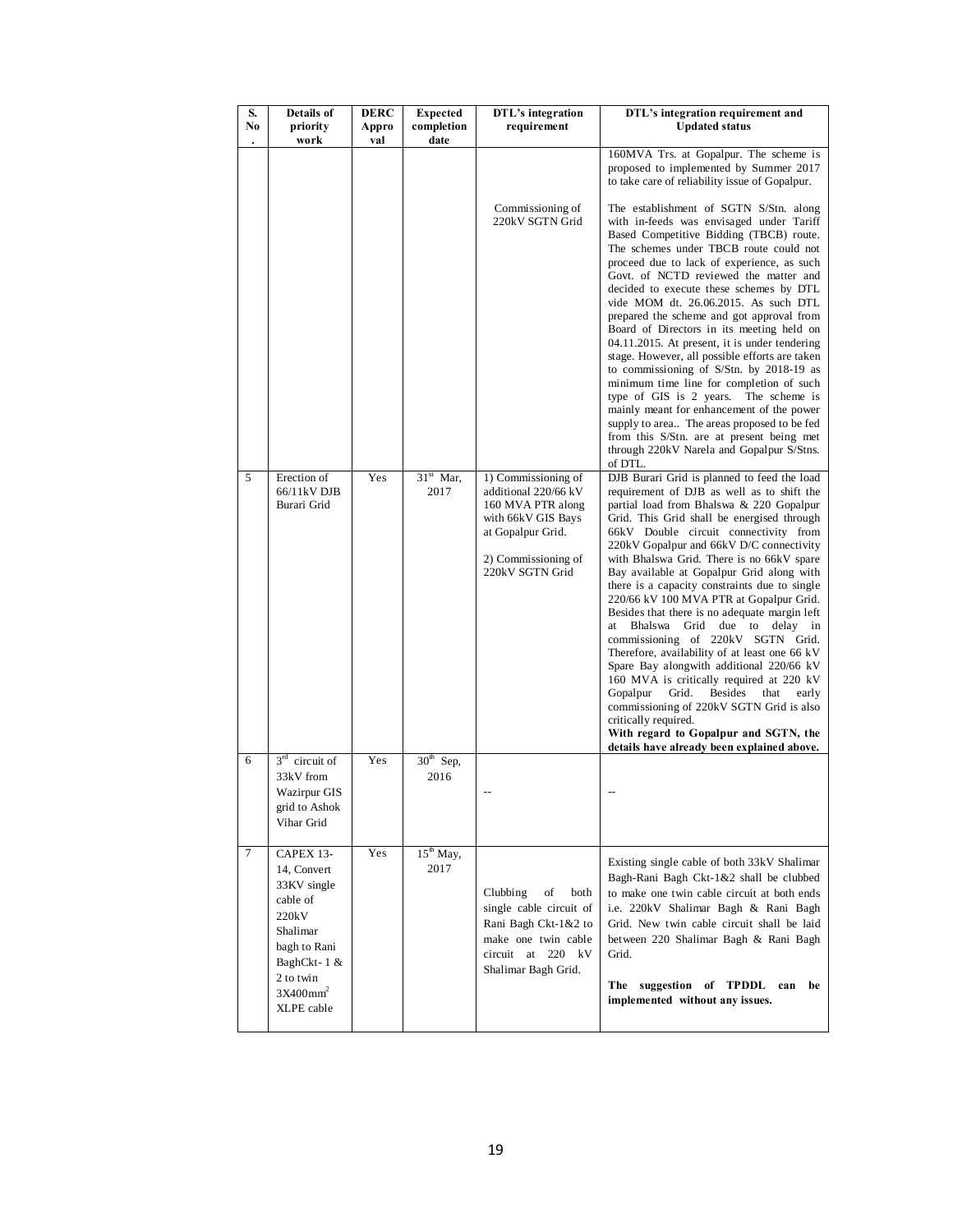| S<br>No | Details of<br>priority<br>work                                                                                                                                                                   | <b>DERC</b><br>Appro<br>val | <b>Expected</b><br>completion<br>date | DTL's<br>integration<br>requirement                                                                                             | DTL's<br>integration<br>requirement<br>and<br><b>Updated status</b>                                                                                                                                                                                                                                                                                                                                                                                                                                                                                                                                                                                                                                                                                                                                                                                                                                                                                                                                                                                                                                                |
|---------|--------------------------------------------------------------------------------------------------------------------------------------------------------------------------------------------------|-----------------------------|---------------------------------------|---------------------------------------------------------------------------------------------------------------------------------|--------------------------------------------------------------------------------------------------------------------------------------------------------------------------------------------------------------------------------------------------------------------------------------------------------------------------------------------------------------------------------------------------------------------------------------------------------------------------------------------------------------------------------------------------------------------------------------------------------------------------------------------------------------------------------------------------------------------------------------------------------------------------------------------------------------------------------------------------------------------------------------------------------------------------------------------------------------------------------------------------------------------------------------------------------------------------------------------------------------------|
| 8       | Erection of<br>33/11 kV<br>Swiss<br>Apartment<br>Grid (Ludlow<br>Castle, Civil<br>Lines)                                                                                                         | Yes                         | $30th$ Nov,<br>2017                   | Commissioning of<br>220 kV Chandawal<br>Grid                                                                                    | This Grid is planned to shift the complete<br>11kV load from 220kV Subzi Mandi Grid.<br>There is no 33kV spare Bays available at<br>nearby 220 KV DTL Grids. Therefore this<br>Grid shall be energised through LILO of<br>33kV Subzi Mandi-Shakti Nagar circuit.<br>There would be N-1 constraints on 33kV<br>interconnected circuits. Therefore to achieve<br>N-1 of 33kV interconnected network, LILO<br>of 33kV interconnected network at 220kV<br>Chandrawal Grid are planned and shared<br>with<br>DTL<br>&<br>Steering<br>committee.<br>Besides that 161 MW is already captured at<br>the time of Delhi Peak $(01.07.2016)$ against<br>the 200 MVA transformation capacity at<br>220kV Subzi Mandi Grid. Both 100 MVA<br>PTR-1&2 have already loose N-1 and may<br>also got overloaded during Summer'17.<br>Therefore to achieve N-1 of 100 MVA PTRs<br>at 220kV Subzi Mandi Grid as well as to<br>achieve N-1 of 33kV interconnected<br>network, early commissioning of 220/33kV<br>Chandrawal Grid is critically required.<br>With regard to Chandrawal, the details<br>have already been explained above. |
| 9       | 33 kV twin<br>cable circuit<br>between<br>Saraswati<br>Garden &<br>Sudarshan<br>Park Grid<br>along with<br>clubbing of<br>both single<br>33kV Rewari<br>Line-<br>Saraswati<br>Garden Ckt-<br>1&2 | Yes                         | 15-May-17                             | 1) Commissioning of<br>220/33 kV 100 MVA<br>3rd PTR at Peeragarhi<br>Grid.<br>2) Spare 33kV Bays at<br>220kV Peeragarhi<br>Grid | During N-1, this circuit shall help to move<br>power flow from 220kV Naraina to 220kV<br>Peeragarhi Grid through 33kV Peeragarhi-<br>ESI-Sudarshan park-Saraswati garden Ckt.<br>However there would be very less margin<br>available on this circuit, therefore LILO of<br>existing Saraswati Garden-Kirti Nagar ckt at<br>220kV Peeragarhi Grid has already proposed<br>the Steering committee held<br>in<br>on<br>10.07.2015. Therefore additional 33kV<br>Spare Bays along with additional 220/33 kV<br>100 MVA 3rd PTR (for N-1 mitigation) are<br>required at 220kV Peeragarhi Grid.<br>For reliability of the S/Stn. is concerned<br>the 3rd 100MVA Tx. is likely to be<br>commissioned by 31.03.2017.<br>The request for spare bay was raised by<br>TPDDL in the Steering Committee<br>meeting held on 12.08.2016. BRPL has<br>also requested additional bays. As such,<br>the possibility of extension of 33kV GIS<br>with four<br>additional bays is<br>being<br>explored.                                                                                                                               |
| 10      | 33kV RWL-<br>Payal single<br>cable to twin<br>cable circuit<br>between<br>Payal &<br>Rewari Line                                                                                                 | Yes                         | Feb. 17                               |                                                                                                                                 |                                                                                                                                                                                                                                                                                                                                                                                                                                                                                                                                                                                                                                                                                                                                                                                                                                                                                                                                                                                                                                                                                                                    |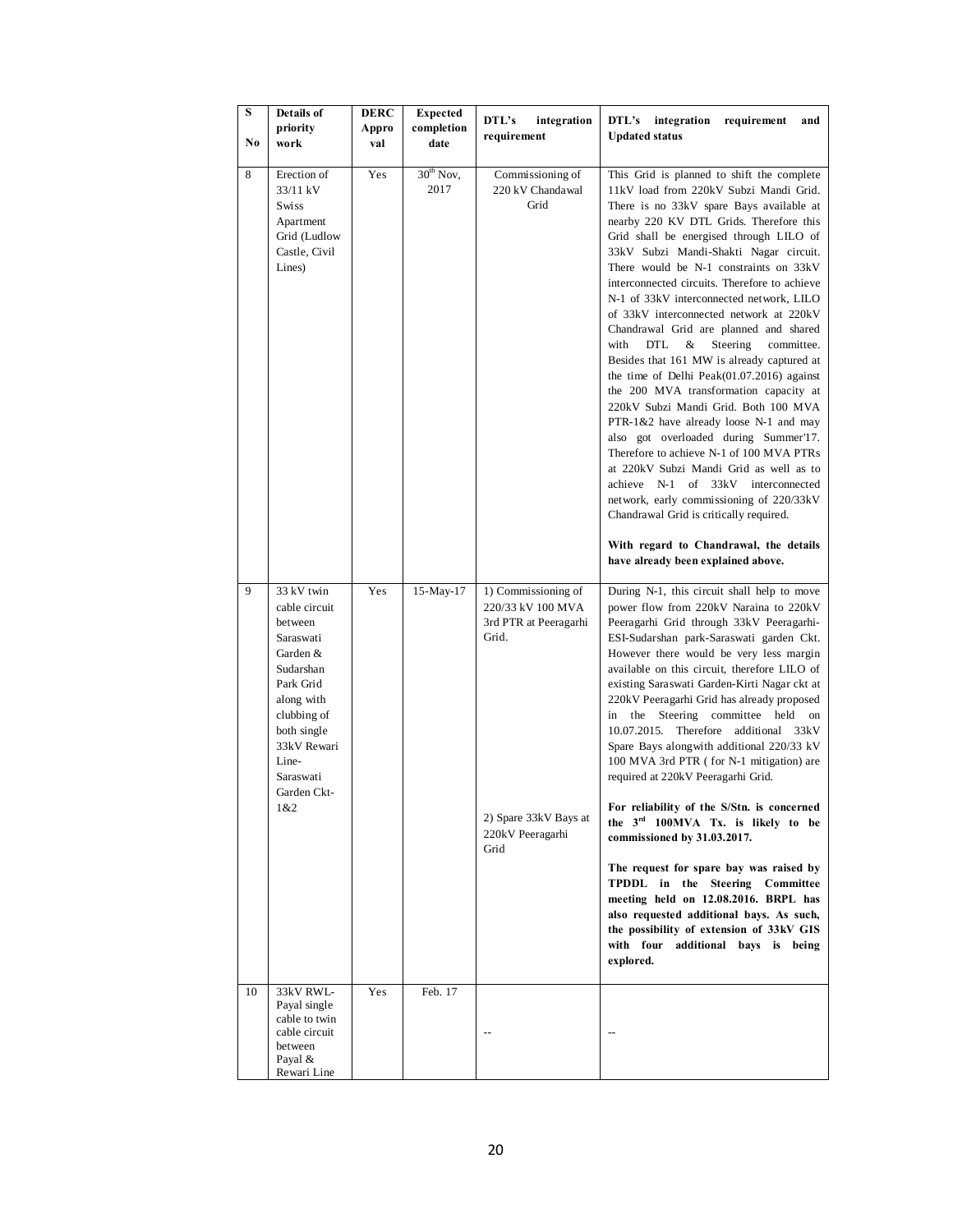| S.<br>No | Details of<br>priority<br>work                                                                  | <b>DERC</b><br>Appro<br>val | <b>Expected</b><br>completion<br>date | DTL's<br>integration<br>requirement                                     | DTL's integration requirement<br>and<br><b>Updated status</b>                                                                                                                                                                                                                                                                                                       |
|----------|-------------------------------------------------------------------------------------------------|-----------------------------|---------------------------------------|-------------------------------------------------------------------------|---------------------------------------------------------------------------------------------------------------------------------------------------------------------------------------------------------------------------------------------------------------------------------------------------------------------------------------------------------------------|
| 11       | Additional<br>3rd Zero<br>Value Power<br>Transformer<br>$(20$ MVA) at<br>Sudershan<br>Park Grid | <b>Yes</b>                  | $Mar-17$                              | Commissioning of<br>220/33 kV 100 MVA<br>3rd PTR at Peeragarhi<br>Grid. | This Transformer shall be fed through 33kV<br>Peeragarhi-ESI-Sudarshan Park circuit. To<br>achieve N-1 of 100MVA PTRs at 220kV<br>Peeragarhi Grid, additional 220/33 kV 100<br>MVA $3rd$ PTR is required at 220kV<br>Peeragarhi Grid.<br>For reliability of the S/Stn. is concerned<br>the 3 <sup>rd</sup> 100MVA Tx. is likely to be<br>commissioned by June 2017. |
| 12       | Replacement<br>of sick 20<br>MVA 33/11<br>kV PTR 1 at<br>WZP 1 Grid<br>by new<br>25MVA PTR.     | Yes                         | $Mar-17$                              | $-$                                                                     |                                                                                                                                                                                                                                                                                                                                                                     |

Meeting ended with thanks to Chair.